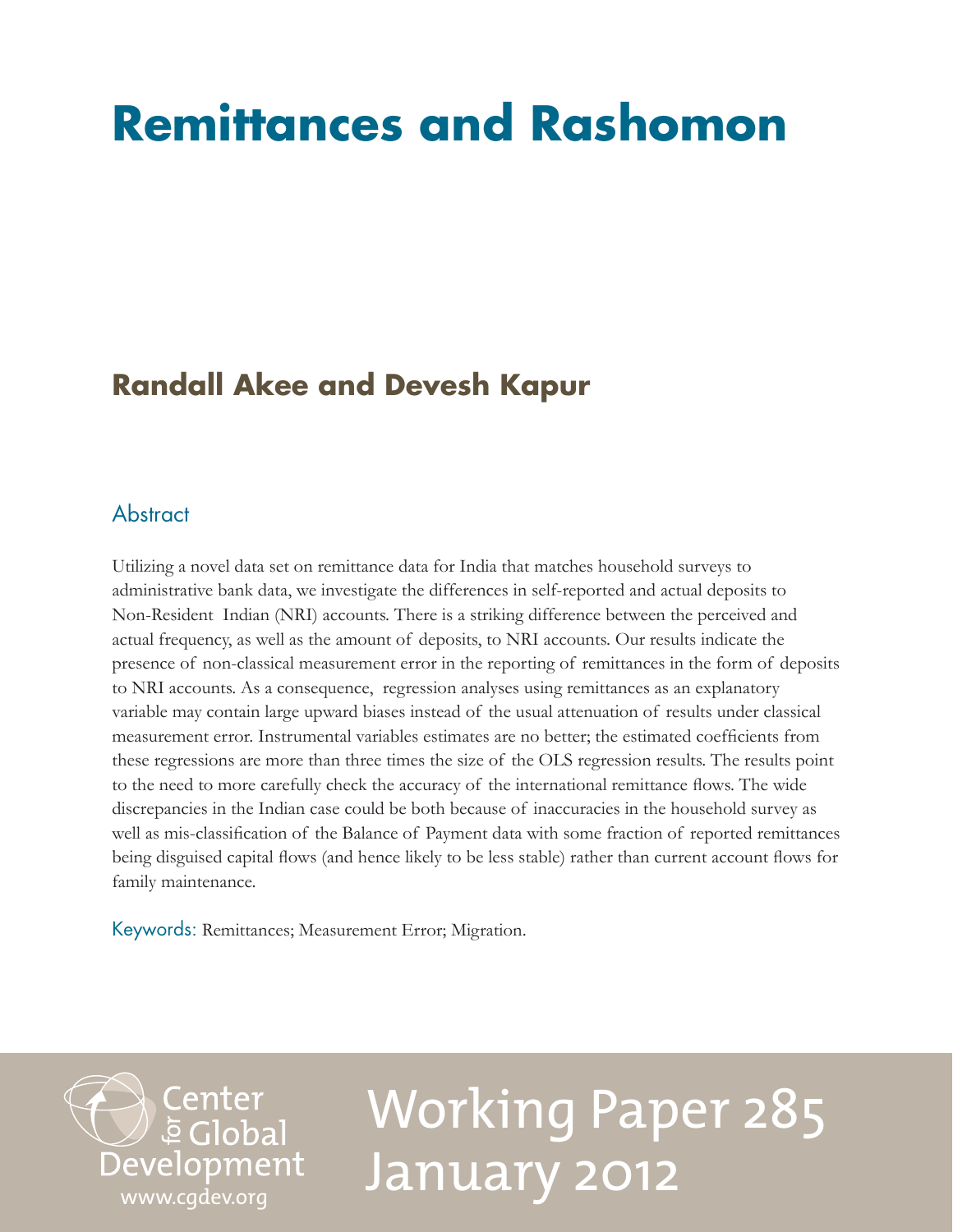#### **Remittances and Rashomon**

Randall Akee Tufts University Economics Department [randall.akee@tufts.edu](mailto:randall.akee@tufts.edu)

Devesh Kapur Director, Center for the Advanced Study of India University of Pennsylvania

January 2012

Acknowledgements: This project was conducted in collaboration with the Reserve Bank of India. We would like to thank the institution and in particular A. P. Gaur, Sharad Kumar, Vivek Kumar, Dr. Balwant Singh and Dr. Charan Singh for their singular commitment and assistance in making available the data for this research. The authors would also like to thank Jenny Aker, Catia Batista, Lakshmi Iyer, Arvind Subramanian and participants at the Harvard University Kennedy School of Government Conference on Migration and Development, seminar participants at the Reserve Bank of India and the Indian Statistical Institute, UC Berkeley Labor Seminar and the Center for Global Development for their helpful comments. This research was finalized while Randall Akee was a visiting fellow at the Center for Global Development and is grateful for the center's generosity in terms of resources and valuable input. Any errors, omissions or oversights are ours alone.

CGD is grateful for contributions from the John D. and Catherine T. MacArthur Foundation in support of this work.

Randall Akee and Devesh Kaput. 2012. "Remittances and Rashomon." CGD Working Paper 285. Washington, D.C.: Center for Global Development. [http://www.cgdev.org/](http://www.cgdev.org/content/publications/detail/1425889) [content/publications/detail/1425889](http://www.cgdev.org/content/publications/detail/1425889)

**Center for Global Development 1800 Massachusetts Ave., NW Washington, DC 20036**

> 202.416.4000 (f) 202.416.4050

**[www.cgdev.org](http://www.cgdev.org)**

The Center for Global Development is an independent, nonprofit policy research organization dedicated to reducing global poverty and inequality and to making globalization work for the poor. Use and dissemination of this Working Paper is encouraged; however, reproduced copies may not be used for commercial purposes. Further usage is permitted under the terms of the Creative Commons License.

The views expressed in CGD Working Papers are those of the authors and should not be attributed to the board of directors or funders of the Center for Global Development.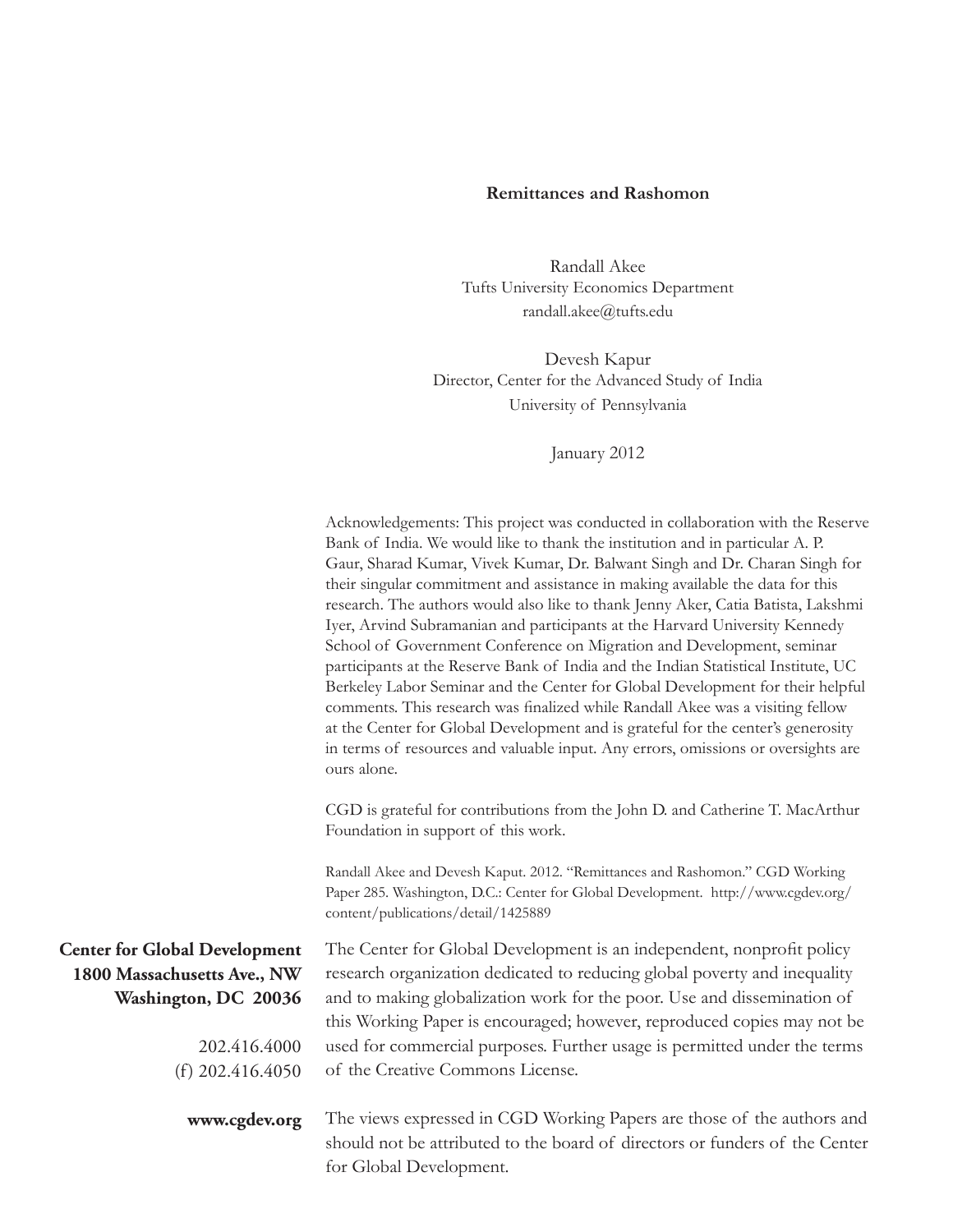#### **I. Introduction**

Remittances to India have grown dramatically in the past two decades. According to official Reserve Bank of India (RBI) data remittances have grown enormously from \$2.1 billion in 1990-91 to \$53.9 billion in 2009-10.1 The share of private transfer receipts in India's GDP rose from 0.7 per cent in 1990-91 to 3.6 per cent in 2009-10. During this period there has been a concerted shift in the sending of remittances from informal to more formal channels. Overseas remittance inflows to India come primarily through two channels:

- i) Inward remittance towards family maintenance.
- ii) Non-Resident Indian (NRI) deposits schemes with the banks in India.2

The first channel was previously dominated by informal methods such as *hawala*, but Western Union and other forms of wire transfers are the most common means today accounting for almost half of the remittance flows to India. There has been a similar growth in the flow of funds through the NRI accounts as well. These NRI accounts allow the immigrant abroad to deposit funds to a bank account held in India that can be accessed by specifically designated parties (typically household members). Local withdrawals from NRI bank deposits previously accounted for around 30 per cent of remittance flows in the late 1990s; in the last decade, however, that amount has grown to between 45-50 percent. According to estimates by the RBI, in 2009-10 total private transfer inflows into India were \$53.9 billion. Of this \$29.4 billion was "inward remittances for family maintenance" and \$23.6 billion were "local withdrawls from NRI deposits."<sup>3</sup>

Other developing countries are increasingly turning to these overseas bank accounts as a more secure and efficient method of securing remittances; for instance, the Philippine Central Bank has made a concerted effort to encourage the use of Philippines Payment and Settlement System (PhilPass) for remittances from overseas Filipinos.

As the increase in formality of remittances flows has increased in India, we would expect the accuracy of reporting both on an aggregate and individual level to improve. Unfortunately, at the aggregate level at least, there appears to be a large discrepancy between the official RBI

<u>.</u>

<sup>&</sup>lt;sup>1</sup> Official Indian data is reported by Financial Year which is from April-March. Thus the data for 2009-10 is from April 1, 2009 to March 31, 2010.

 $2$  While inflows from overseas Indians for deposits in the NRI deposit schemes are treated as capital account transactions, funds domestically withdrawn from the Non-Resident (External) Rupee Account [NR(E)RA] and Non-Resident Ordinary (NRO) Rupee Account are included in the current account as private transfers. NRI deposits in India grew from \$17.2 billion in March 1995 to \$47.9 billion in March 2010.

<sup>&</sup>lt;sup>3</sup> RBI Bulletin, May 2011, Table 9.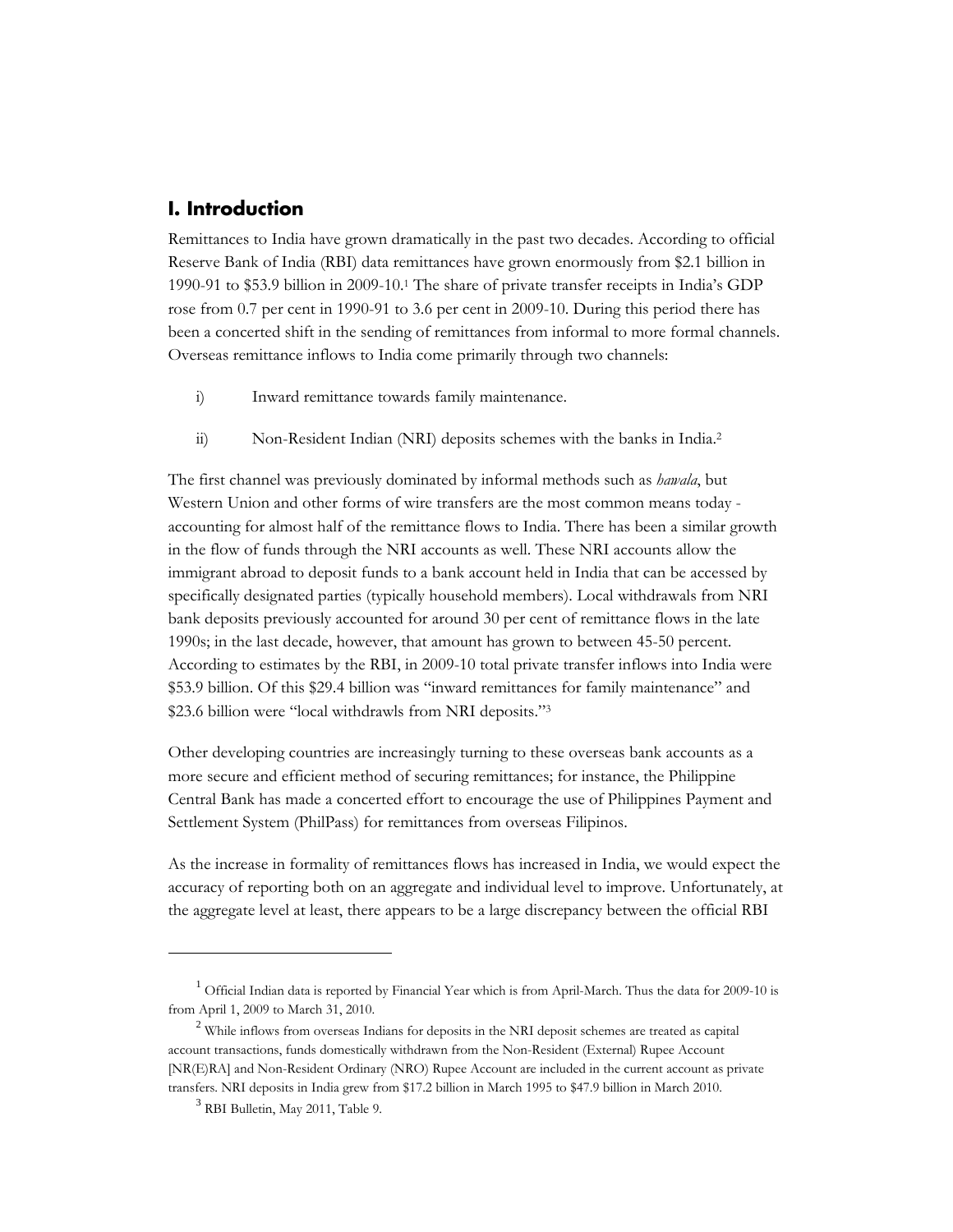Balance of Payments data on remittances to India and aggregated amounts on nationally representative household surveys conducted by the National Sample Survey (NSS).

In principle the aggregation of the micro-household data at the all-India level should be equal to the macro-BOP data – or at least close to it. In reality there is huge difference – by an order of magnitude.4 The NSS 64th Round conducted between July 2007 – June 2008 focused on "Migration in India" and total remittances from those whose present place of residence was "another country" was Rs 167.06 billion.5 The macro-numbers from the RBI put the figure for remittances for 2007-08 at Rs 1640.17 billion.6 While the RBI's data is from April 2007-March 2008 and the NSS covers July 2007-June 2008, the fact that remittances have been growing steadily should have led the aggregate NSS data to be greater (not less) than the RBI data. There is a possibility that the NSS question on remittances "whether sent remittances during the last 365 days" could imply that the aggregation should be done over 2006-07 instead of 2007-08; but even then the RBI data for remittances in 2006-07 is Rs. 1331.12 billion – eight times the NSS aggregate. 7 Researchers have found consistent under reporting in household surveys relative to balance of payment figures in other countries as well, but none have been as large as in the case of India (Andriasik, 2005; Acosta et al, 2006; Shonkwiler et al, 2011).

Accurately measuring remittances flows is particularly important in developing countries where the flows may account for a large proportion of household income. In India, the BOP estimates would indicate that remittances are approximately 4% of GDP, whereas the NSS household aggregate measure would put it only at 0.4% of GDP. The large margin of error is a big area of concern for policymakers. Estimates of income mobility, inequality and growth will all be affected by this mis-measurement. The results point to the need to more carefully check the accuracy of the international remittance flows. The wide discrepancies in the

 $\overline{a}$ 

<sup>4</sup> In India the difference between NSS aggregates and macro numbers are not unique to remittances. There has been growing concern, for instance at the widening discrepancies between NSS consumption figures and national income accounts. In 1972-73 consumption measured by the NSSO surveys amounted to 87% of consumption estimated by national accounts (which measures GDP). This proportion of consumption captured by the NSSO has steadily declined over the years, to 48.8% in 2005-05 and to just 43% as per the most recent 2009-10 survey. But even then the ratio is double, not an order of magnitude.

<sup>5</sup> Appendix Table 14, p. A-57, NSS Report No. 533 (64/10.2/2).

<sup>6</sup> RBI Bulletin March 2010, Statement 5, p. 588.

<sup>7</sup> A different way to cross-check data would be to compare the numbers for remittances *outflows* from a country to India provided by that country with the numbers for remittance *inflows* into India from that country provided by Indian authorities. Earlier RBI estimates of the geographical break-up of remittance inflows put the share of North America between 30 – 35 per cent in one report and 44 per cent in another (RBI, 2006a, RBI 2006b). The Appendix Table 1 compares the estimates of remittance flows from the United States to India from a recent report from the Congressional Budget Office with corresponding figures from the RBI for remittance inflows from North America. The discrepancy is almost a factor of five. If we grant that the RBI data is for North America and not just for the US, the difference would still be at least a factor of four since the Indianborn population in the US is at least four times that in Canada and an important factor underlying the large increase in remittances to India in the last decade appears to have been the influx of Indian IT-workers to the US through the H1-B visa program.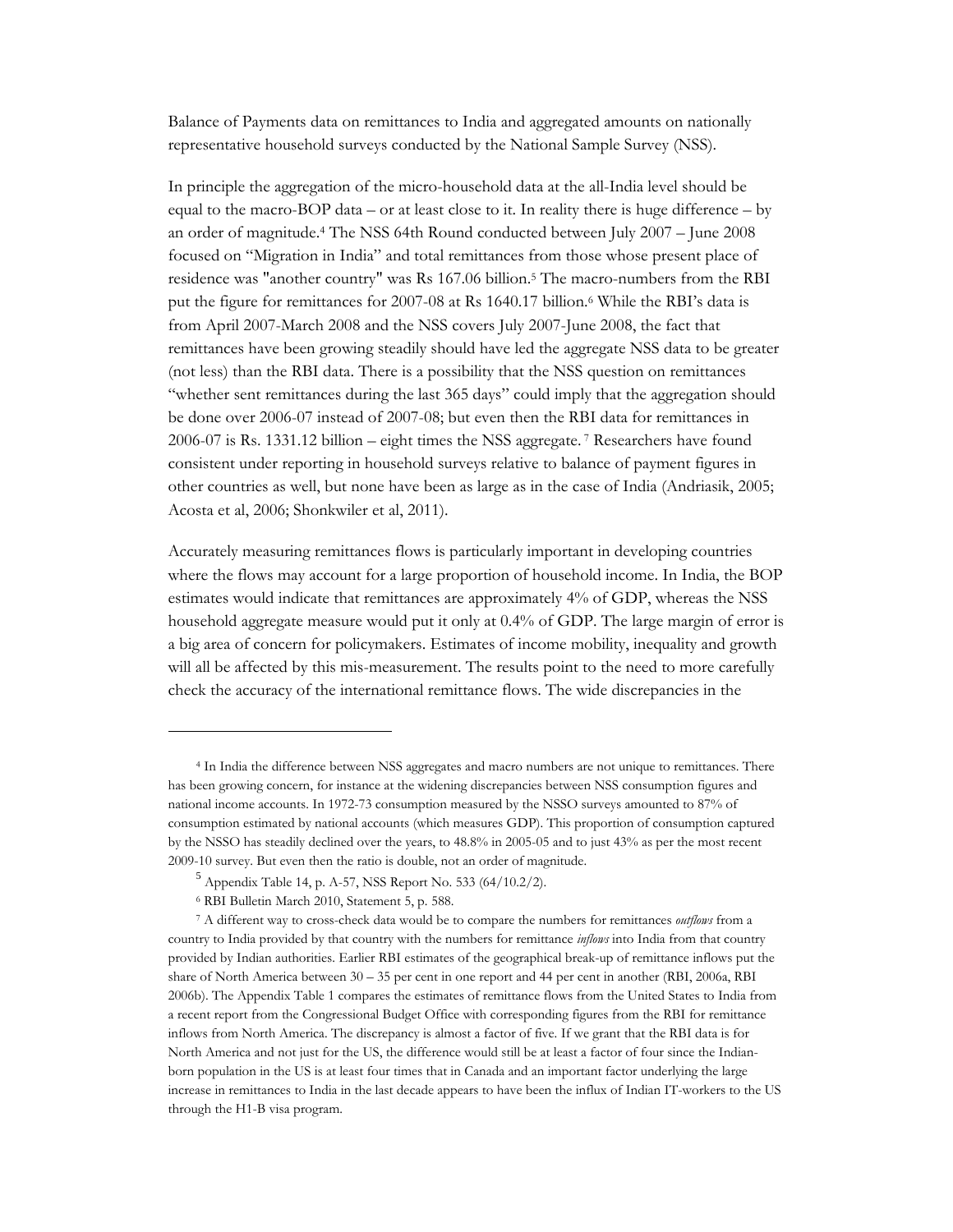Indian case could be both because of inaccuracies in the household survey as well as misclassification of the Balance of Payment data with some fraction of reported remittances being disguised capital flows (and hence likely to be less stable) rather than current account flows for family maintenance. At the microeconomic level, mis-reporting at the household level may significantly affect attempts to estimate the effect of remittances on various types of household investment and consumption expenditures.8

While the data suggests that there is a relatively large discrepancy between the macro and micro aggregates for total remittances in India, we focus in this study on a single verifiable channel of remittance flow to India via the NRI accounts. The withdrawals from deposits by immigrants abroad to NRI accounts comprise almost half of all remittance flows to India. Restricting our analysis to the NRI accounts allows us to use administrative data (RBI data on NRI credits and debits) to verify self-reported amounts on household surveys. In this study, a random sample of Non-Resident Indian (NRI) households in four Indian States (Kerala, Gujarat, Maharashtra, Punjab) are surveyed. Households are asked to report in a survey the amount of remittances received annually by several different remittance channels.<sup>9</sup> This household survey is then linked to administrative data from the Reserve Bank of India for these same RBI accounts. To our knowledge, this is the first research which has a matched data set between administrative and survey data on remittances. Because of time and cost, the administrative data is provided for only a subset of the original household survey respondents. However the matched data is representative and provides several important insights into the nature of measurement error of this remittance channel.

We find that the differences between the self-reported frequency of remittances and actual deposits are large; the modal value for self-reports is 12 deposits per year while the administrative data indicate just 2-3 deposits per year. Second, the average amount remitted in a year as self-reported is 345,938 rupees, while the actual average amount deposited per year is 677,269 rupees. There is strong evidence that the mis-reporting displays meanreversion; individuals with above average levels of remittances tend to underreport the amount that they receive and those with below average remittances tend to over report the amount that they receive. This non-classical measurement error entails complications for regression analysis.

We also examine the role that household characteristics, specifically human capital variables, play in reporting error in remittances. It appears that more highly educated households tend to be more accurate in their survey responses. Additionally, we examine the role that remittances sent two years prior have on reporting of remittances in the current year. The

 $\overline{a}$ 

<sup>8</sup> See McKenzie, et al (2007) for a discussion of the difficulties in estimating the effect of remittances on desired outcomes. Also see Adams (2006) and Rapoport et al (2006) for reviews of the kinds of estimations typically conducted in the literature on remittances.

<sup>&</sup>lt;sup>9</sup> The eight different categories were: direct credit to NRI accounts, demand drafts, internet based money transfer service, formal money transfer services, family member cash transfer, friends cash transfer, international debit or credit cards, other means.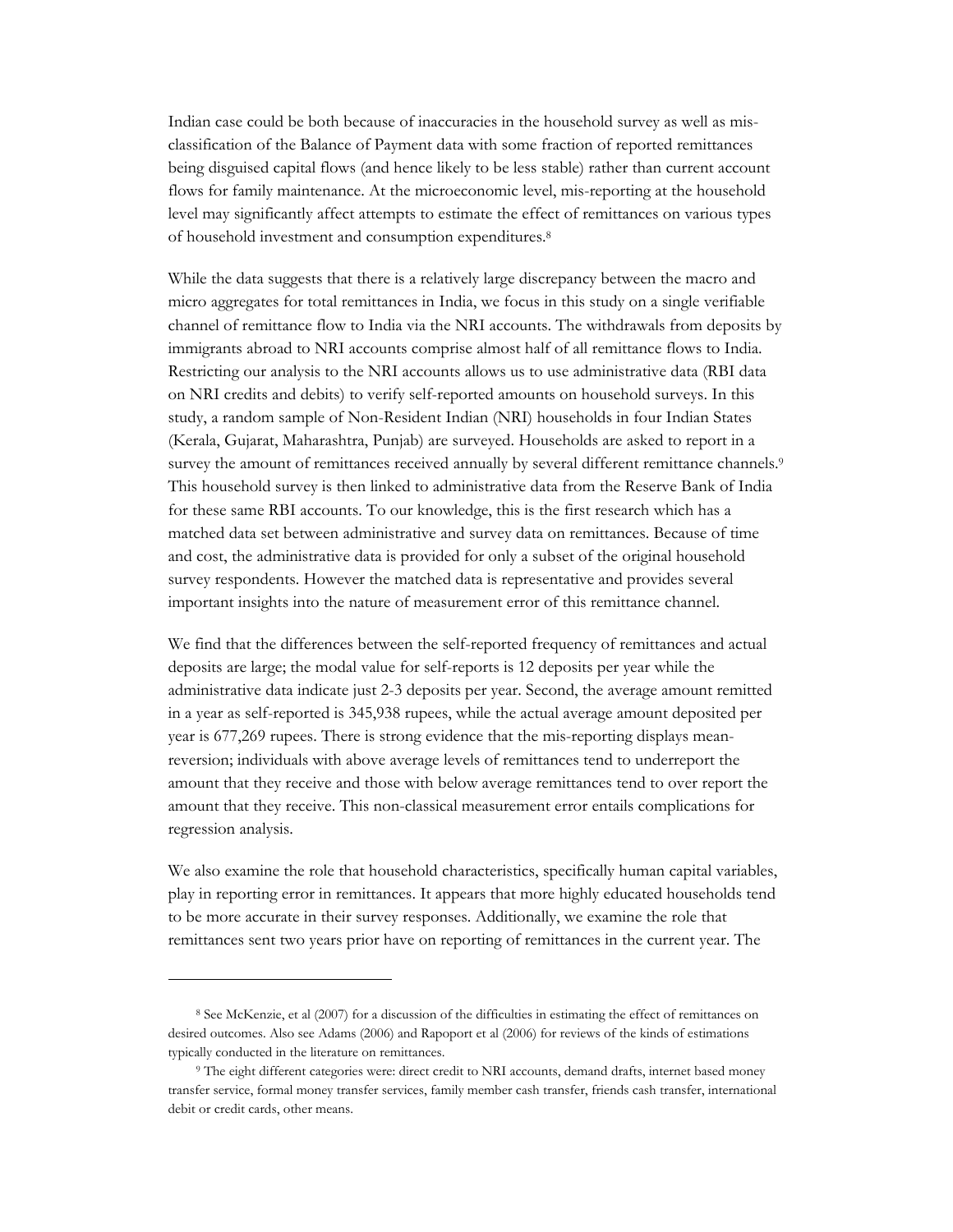lagged remittance amount appears to be negatively related to the self-reported remittance amount in the current year. This is additional evidence for strong mean-reversion in the data on remittances. These results indicate that survey respondents are using multiple reference points when responding to the survey questionnaire regarding remittances, much like the Rashomon effect's subjectivity of perception on recollection.

Finally, we explore how the non-classical measurement error in remittance data can adversely affect ordinary least squares regression results. We use the self-reported information on remittances to explain household expenditures on food. Acknowledging the multiple biases present in a simple cross-section regression, we employ an instrumental variables approach and compare the results once self-reported remittances are properly instrumented. Our results are troubling; the instrumental variables approach may solve problems of endogeneity but not the problem of non-classical measurement error. Our IV estimates is upwardly biased from the true slope parameter and is of no greater value than the initial OLS estimate. While we do not have a definitive solution to this problem, we do offer some suggestions for further research in the discussion. We also note that our results may indicate that it is preferable to ask detailed questions about the different channels and the amounts remitted via these channels as opposed to simply asking a general question about remittances.

The next section discusses previous remittance research. The following section provides information on the data collection and characteristics of the data set. In Section 4 we describe the nature and determinants of the measurement error contained in the remittance data. We discuss the implications of measurement error in an ordinary least squares regression and in an instrumental variables regression in Section 5. In Section 6 we explore the future research efforts in this area and conclude in Section 7.

#### **II. Previous Literature**

There have been very few studies examining the discrepancies in actual and reported remittance flows. Existing studies have compared differences in Balance of Payment data and aggregated household survey amounts. For instance, in Kyrgyz Republic, Andriasik (2005) finds that the remittances recorded in the Balance of Payments figures are twice as large as the household survey remittance aggregate. Shonkwiler, et al (2011) find qualitatively similar results in Armenia and propose an econometric solution for underreporting. Acosta et al (2006) find similar results for 11 countries in Latin America. Our study differs from these previous ones in that we have actual microeconomic data between self-reported household surveys and administrative measures of flows to the NRI accounts.

In this regard, our research fits into the existing measurement error literature on selfreported salary and wage income. Several authors have investigated the nature of measurement error in US wage and salary data. Duncan and Hill (1985), Bound and coauthors (1991;1994;2001), Pischke (1995) and Moffit and Gottschalk (2002) have found that the self-reported data tends to contain non-classical measurement error with mean reversion. Akee (2011) found similar results in a developing country context; however, the degree of measurement error was far worse than that in the US. Antman and McKenzie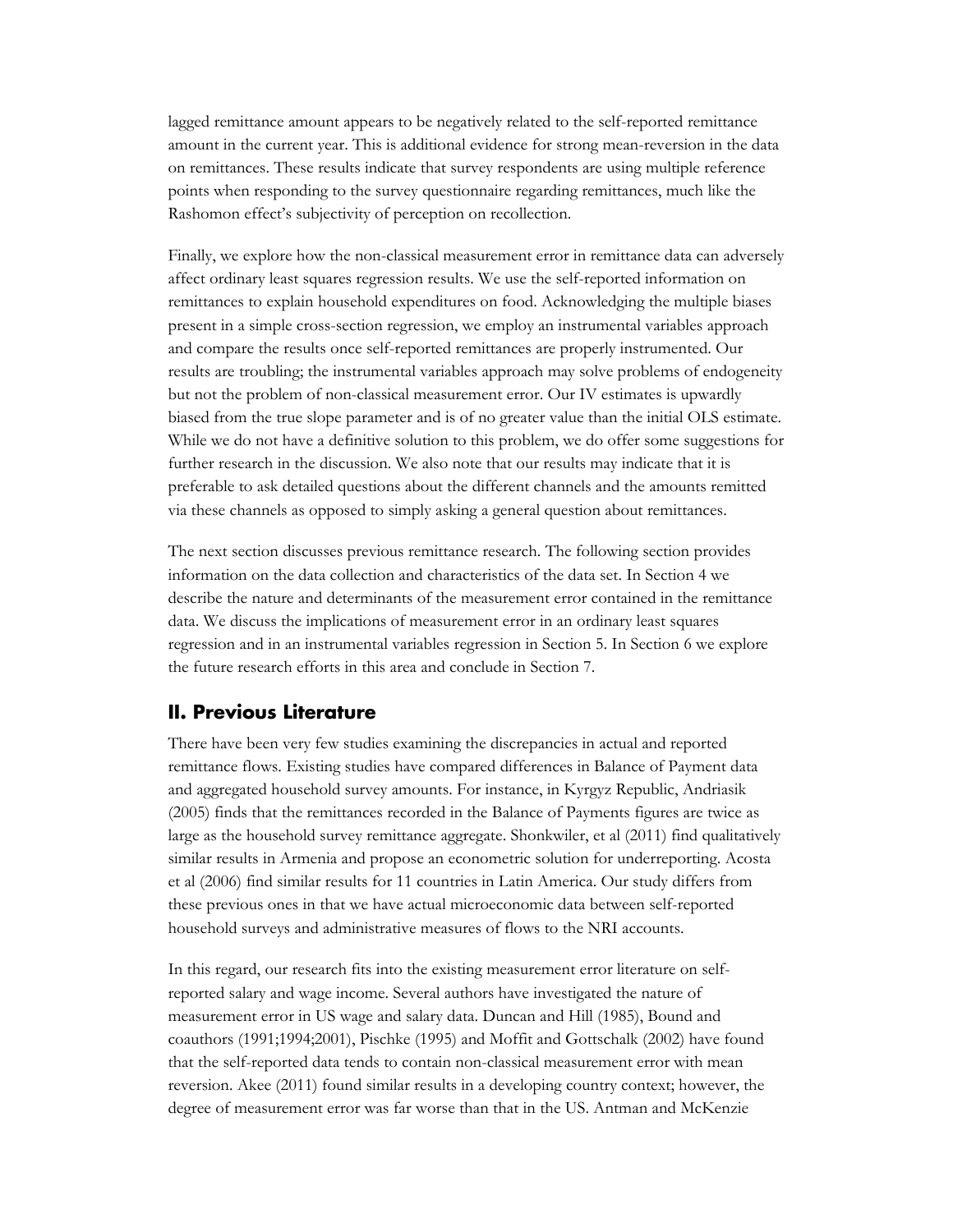(2007) examine the implications of measurement error on measures of earnings mobility. These studies are unique in that they have a generally accepted check on self-reported information which is generally unavailable in standard data sets. Black et al (2000) provide bounding parameters when data exhibit non-classical measurement errors.

#### **III. Data Set Collection and Description**

#### **a. Data Set Creation**

We obtained the data for this analysis from the Reserve Bank of India. The research division commissioned a survey of households that had an operating NRI account in the four states of Gujarat, Kerala, Maharashtra and Punjab. Therefore, the population studied here are households with an operating (any transactions in the last two years) NRI account in these four Indian states. The household survey was intended to provide information on the amounts, uses and characteristics of migrants in NRI account-holding households in four Indian states that receive the highest volume of remittances. A small subset of this household survey was linked to RBI administrative data on NRI account transactions. Our analysis in this paper is conducted on the subset of matched data.

A survey firm, hired by the RBI, conducted the household survey from December 2009-July 2010. The RBI provided the survey firm with approximately 4000 names and addresses of randomly selected NRI account holder households. Enumerators contacted households by phone and by going to the address directly. The final household survey contained 2756 observations for a response rate of almost 70%.

The household survey contained several modules with questions on household demographics, consumption, asset ownership and liabilities, migrant information, uses of remittances, pattern of debits and credits to NRI accounts, and finally a section on the modes of sending remittances. The official, administrative data from the RBI provided information on the number of credits and debits to the NRI accounts in the previous two years as well as the total amount credited to the account in the previous year. The RBI provided account data for approximately 50 accounts from each of the 4 different states; these accounts were merged according to address information. The characteristics of the matched and non-matched sample do not differ significantly with respect to education levels, household income levels, or marital status. However, the matched sub-sample is about 5 years older than the non-matched sample and is 10 percentage points more likely to be male.

#### **b. Data Description**

We present a description of the data in Table 1. Our results indicate that on average households receive 600,000 rupees remittances annually via the non-resident accounts, while these same households only report 290,000 rupees. There is a large under reporting of the amount of remittances received from household migrants. The sample size is reduced to 209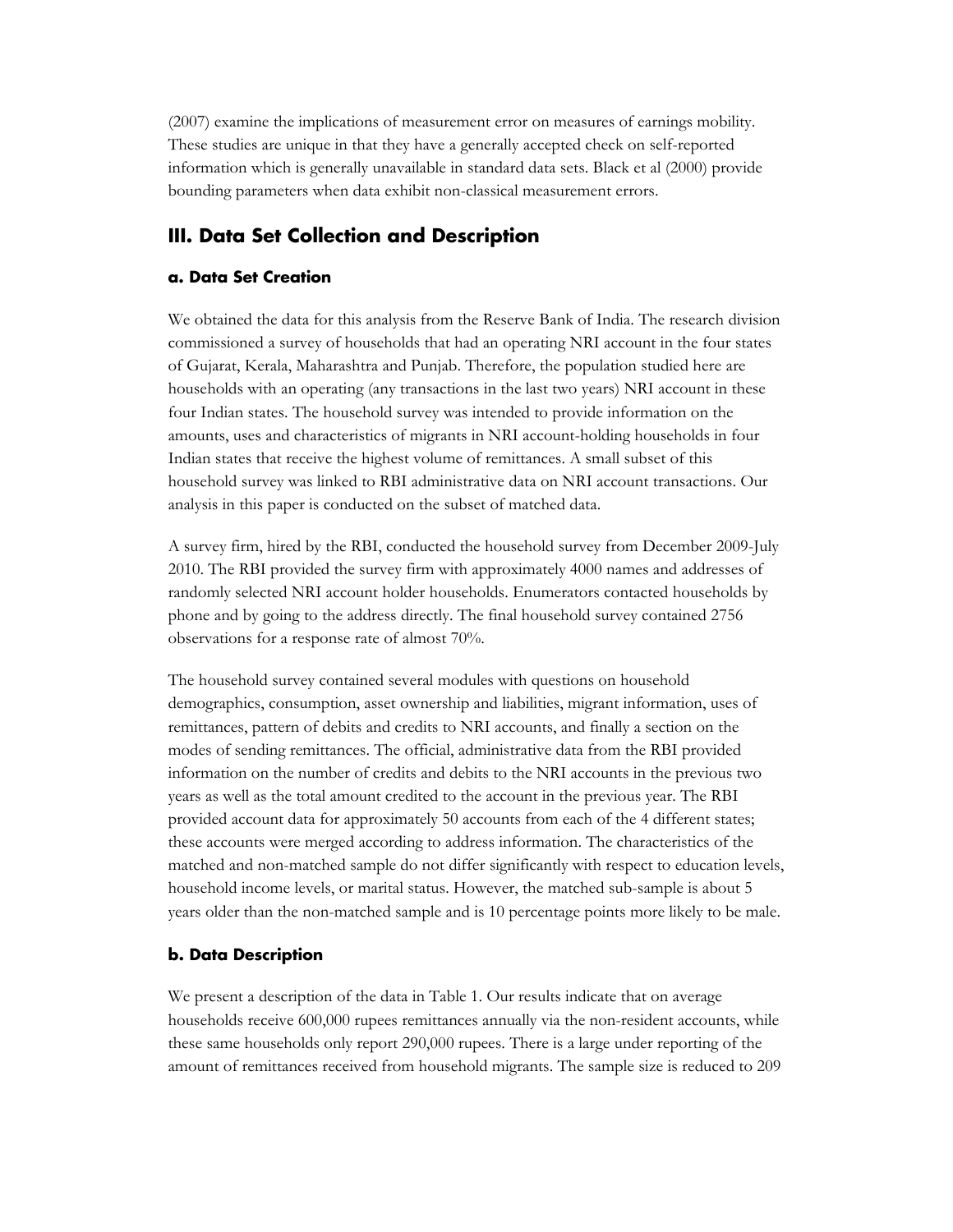observations for the remained of our analysis as this omits observations with missing information, etc. 10

The average age of survey respondents is about 51 years old and about 60% are males. Over 90% of the survey respondents are married and are relatively highly educated, with over 75% of the sample having tenth standard education or higher. Finally, we report the distribution of households among the four different survey areas: 30% of our sample comes from Gujarat, 20% from Kerala, Maharashtra has almost 29% and Punjab 22%. Overall these characteristics indicate that our sample is comprised of well-educated households. Comparing these results to the National Sample Survey of Indian 64th Round (NSS), our average household is highly educated; the average household head in the NSS has a fifth standard education or less. The age and marital rates are approximately similar, however. Our sample, based on households that have at least one NRI account, is drawn from the upper end of the education distribution.

In Figure 1 we present the kernel density figures for the number of times there were actual credits to NRI accounts and the survey reported amount of credits. The dashed line represents the number of times a migrant sends credits to an NRI account in the past year; the modal number of times is approximately 2 to 3 times. On the other hand, the matched household survey respondent indicates that the account receives a modal amount of 12 deposits per year. Figure 2 provides a similar analysis for the year 2007. While the difference is not as dramatic as in the previous figure, we find that the results are qualitatively very similar across the two time periods.

In addition to the measurement error in the credits to the NRI accounts, we also find evidence for measurement error in debits to these same accounts. The next two figures provide the number of actual and reported debits to the NRI accounts over the course of 2008 and 2007. Once again there is an over reporting of the number of transactions in the NRI accounts as compared to the actual number of debits in the year. It is not clear whether this is simply recall bias or some sort of skewing of the answer in order to impress the surveyor. Nevertheless, it is clear that there is over reporting for both the number of credits and debits to the NRI accounts.

We report the difference in the actual remittance amounts credited by migrants abroad to NRI accounts in 2008 relative to the survey reported amounts. Figure 5 provides the two figures for the self-reported and administrative bank data. The raw data here indicates that there are more people reporting relatively low amounts of remittances than actually receive low remittances. On the other hand, very few people tend to report that they are receiving

-

<sup>&</sup>lt;sup>10</sup> It is important to note that previous studies on measurement error in survey responses typically have similar small sample sizes. For instance, Bound and Krueger (1991) have just 444 observations in their Current Population Survey – Social Security match dataset for their research on measurement error in wage reporting; Pischke (1995) has just 234 observations in his panel data using the Panel Study of Income Dynamics (PSID) data and 351 (437) observations in his 1982 (1986) cross-section.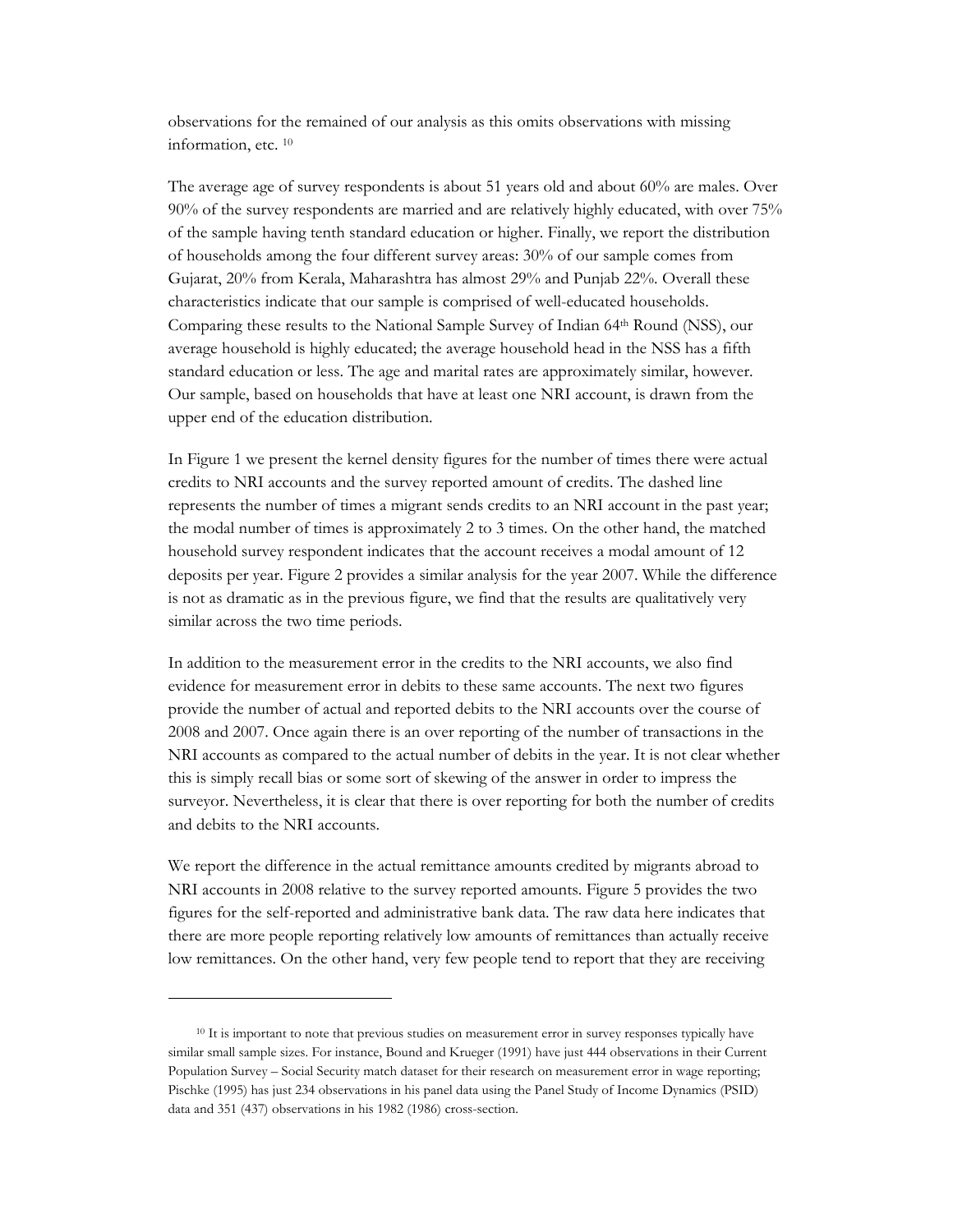large remittances. The number of respondents reporting large amounts of remittances is considerably smaller than the number actually receiving these large remittance amounts. This figure points to the conclusion that households are generally under reporting the size of the annual amount deposited to NRI accounts.

Overall, the figures indicate that measurement error is present in several categories of variables and over different years. Individual survey respondents tend to underreport the amount of the actual remittances received via NRI accounts. Additionally, they tend to over report the frequency of remittances sent from abroad.

#### **IV. Characterization of the Measurement Error**

It is clear from the raw data that there is a large discrepancy between the actual and reported credits to NRI accounts. We explicitly compute the error amount as the following:

(1) Error = Reported Amount - Actual Amount

The calculation above is a standard method in the measurement error literature (Bound and Krueger, 1991).

#### **a. Graphical Depiction of the Remittance Measurement Error**

It is useful to get a sense of how the measurement error in our data relates to the actual value of the remittance amount. We graph this relationship in Figure 6. The downward slope of the data indicates that the measurement error in the reporting of deposits to NRI accounts is non-classical. If the measurement error were classical (white noise) in nature, the differences would be equally distributed around a horizontal value of 0. In this case, we find that the measurement error is more negative as the actual value of remittances increases. This negative relationship is comparable to previous findings with regard to earnings and wages for the US and other countries. To our knowledge, this is the first documentation of the existence of non-classical measurement error in remittance reporting.

Figure 8 provides a simple histogram of the distribution of the errors in self-reported and administrative reports of credits to NRI accounts. It is encouraging that much of the data is centered on zero, but there are significant outliers in both directions. The left hand tail is larger than the right which is indicative of the fact that the self-reported remittances tends to be lower than actual remittances; this fact was already noted in Table 1.

#### **b. Correlation Coefficients and Reliability Ratios of the Measurement Error**

Now, we investigate the relationship between the measurement error and the actual and selfreported remittances numerically. We provide correlation coefficients and reliability ratios for the self-reported deposits to NRI accounts. The reliability ratio gives the signal to noise ratio for the variance of the actual remittances.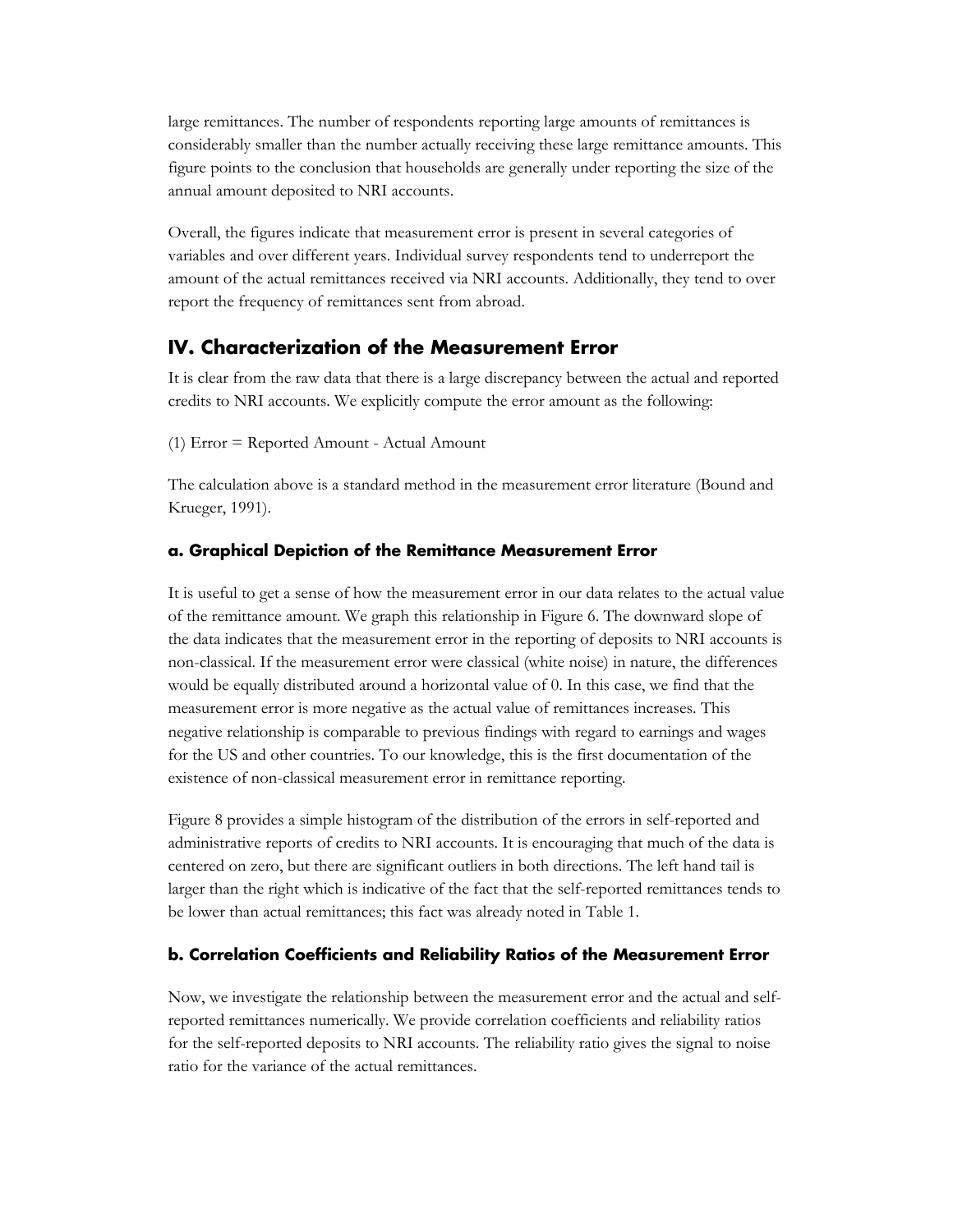The first row in panel A indicates that the actual remittance amounts are positively correlated with the self-reported remittance amounts. The second row indicates that the administrative data and the measurement error are negatively related; this is the same result found graphically in Figure 6. Bound and Krueger termed this effect "mean reversion". Finally, the third row indicates that the self-reported remittance amount and measurement error is positively related. This panel provides strong evidence that the measurement error in the remittances sent to NRI accounts is non-classical.

The second panel of Table 2 provides the reliability ratios of the self-reported information on deposits to the NRI accounts. The two results differ according to whether the data contains classical or non-classical measurement error. If we assume that the measurement error is classical, then the reliability of the measure is approximately 0.52. However, as noted previously, we have strong evidence that the measurement error is not classical. Therefore, the accurate depiction of the reliability ratio is given, instead, by the next value: 0.703. This value indicates that almost 70% of the variance in the self-reported remittance amount can be attributed to variance in the actual remittances received. Overall this appears to be good news.

#### **c. Determinants of Measurement Error Regression Analysis**

It is also useful to identify whether there are certain household characteristics that are associated with the reporting error in remittances. We regress the error amount defined in equation 1 on a vector of household characteristics.

$$
(2) Error_i = \beta_0 + X'\beta_1 + \varepsilon_i
$$

In the equation above, the vector X contains household characteristics such as education, gender and age of the survey respondent.

 Additionally, in a separate regression, we add a measure of the total amount of remittances received by the household in the year before last. Inclusion of this additional variable helps to indicate whether shocks to previous years' remittance amounts affects reporting in the current year. It is possible that individuals base their reporting amounts on a long-run average of remittances. Similar to the permanent income hypothesis, people may have a long-run view of remittances and report an average (across years) amount. Slight deviations and transitory changes are not well reported (Pischke, 1995).

 The regression results are provided in Table 3. We find that a person from the lower end of the education distribution is more likely to under report the remittances received in an NRI account. Given how we defined measurement error in equation 1, for a given level of actual remittances an individual with lower education levels (relative to the high education omitted category) is more likely to under report the remittances that they receive as compared to the actual amount. These results are statistically significant at the 5% level. Additionally, if we restrict the comparison to a binary one with an individual obtaining less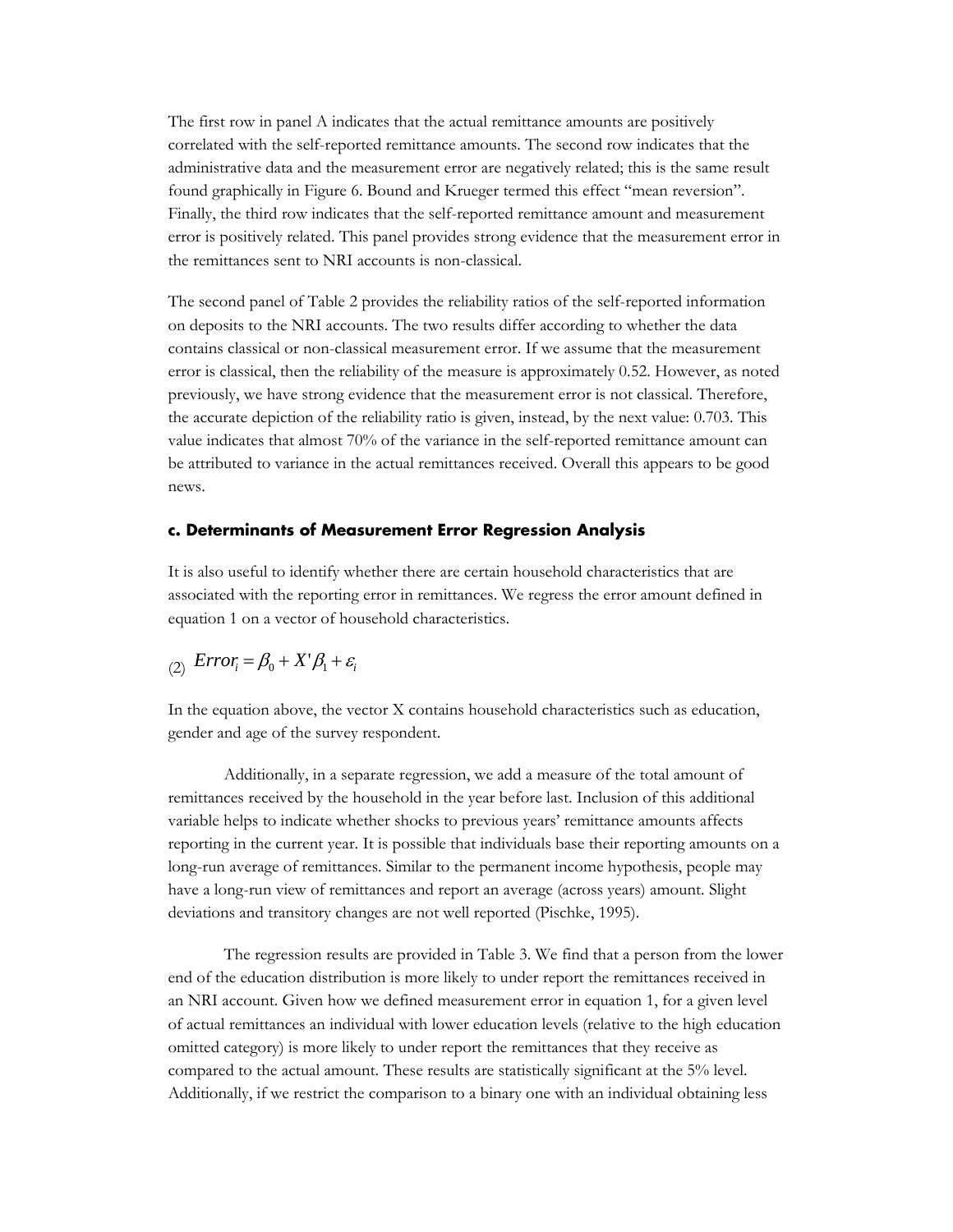than 12th Standard or not, the coefficient continues to be statistically significant and negative. This indicates that, relative to the high skilled respondents, these lower skilled individuals are more likely to under report the remittance amount. The other characteristics such as age, the gender indicator variable and marital status do not appear to be related to the reporting error.

The second column of Table 3 repeats the regression from the first column with one additional control variable – the amount credited to the NRI account in the previous year which is provided from the administrative data. Overall, the main results appear to be quite similar with lower levels of education associated with lower reporting of remittances on the surveys. Interestingly, we find that the total amount credited to NRI accounts in the previous year has a negative effect on the size of the reporting error. These results mean that a household that received a high amount of remittances in the previous year is more likely to underreport their remittances in the current year.11 This suggests the potential for some intertemporal mean regression; in fact, an individual household could be reporting some long-run average of NRI account transmittals. Fluctuations may not be well reported. There is much room for further investigation of the dynamic effects of fluctuations in migrant remittances on current levels of remittance reporting.

#### **V. Potential Bias in Estimation Results when Remittances Measures contain Measurement Error**

It is a well-known fact that classical measurement error leads to attenuation bias in ordinary least squares regressions. The use of instrumental variables in these cases will result in an estimated coefficient that is significantly larger than the OLS coefficient. In the presence of non-classical measurement error, however, an instrumental variables approach may be upwardly biased.

Assume that we are concerned with the following cross-section analysis:

$$
(3) \ Y_i = \beta' X_i + u_i
$$

Our interest is in estimating the effect of X, which can be thought of as remittances received by the individual household i on a measure of investment or consumption, Y.

In the presence of classical measurement error in the X variable, ordinary least squares estimates of the slope coefficient tends to be biased towards zero. Assume that the measurement error in the right hand side variable is determined in the following manner:

(4)  $X = X^* + \varepsilon$ 

<u>.</u>

<sup>11</sup> It is important to note that the sample size decreases here because not all households had remittances sent to their NRI accounts in 2007.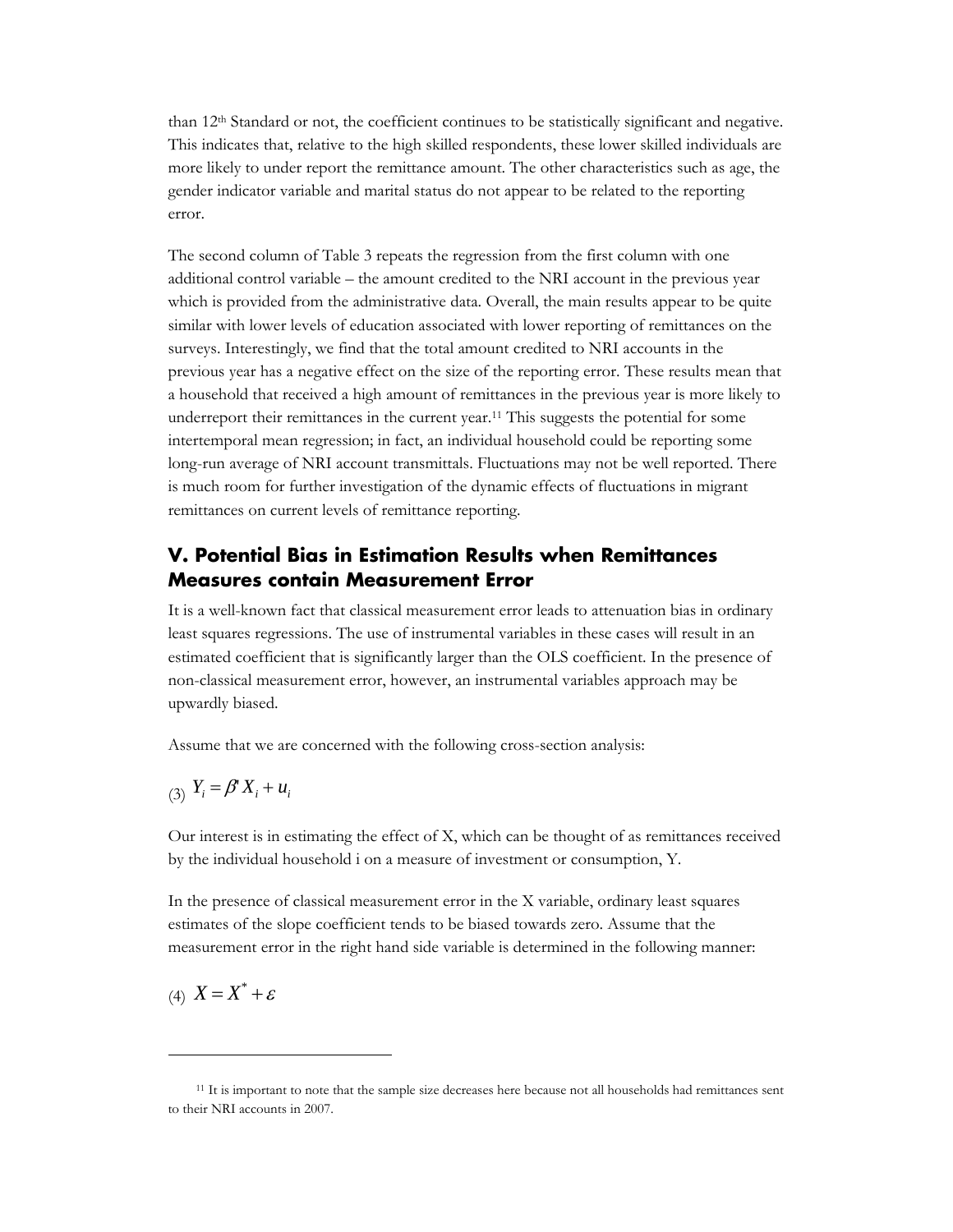where X is the observed value of remittances received self-reported in a household survey, for instance. The variable  $X^*$  is the true (unobserved) measure of remittances and  $\varepsilon$  is the measurement error. In this case, ordinary least squares will produce the following slope estimate:

$$
p\lim \hat{\beta}_{OLS} = \beta \left(\frac{\sigma_{X^*}^2}{\sigma_{X^*}^2 + \sigma_{\varepsilon}^2}\right) < \beta
$$

The estimated coefficient will be downward biased away from the true population parameter as long as  $\sigma_{\varepsilon}^2 > 0$ . The use of instrumental variables will solve this problem. If a valid instrument Z exists and satisfies the conditions that  $Cov(Z, u) = 0$  along with the assumption that the measurement is classical  $Cov(X^*, \varepsilon) = 0$ , then the estimated coefficient is unbiased:

$$
p\lim_{\beta_{IV}}\hat{\beta}_{IV}=\left(\frac{\beta\sigma_{X^*,Z}+\sigma_{Z,u}}{\sigma_{X^*,Z}+\sigma_{X^*,z}}\right)=\beta\left(\frac{\sigma_{X^*,Z}}{\sigma_{X^*,Z}}\right)=\beta
$$

However, in addition to measurement error, the ordinary least squares regression in this particular scenario also suffers from endogeneity bias. This is especially true in the case of using remittances to explain household consumption or investment: poorer households may receive more remittances to help with household consumption or poorer households may receive less remittances since migrants from these households may not earn enough abroad to send large sums home. In either case, there is a well-known endogeneity problem in crosssection regressions. In this case, we would have an additional term to contend with for the OLS coefficient:

$$
p\lim_{\beta\to\infty}\hat{\beta}_{OLS}=\beta\left(\frac{\sigma_{x^*}^2+\sigma_{x^*}\sigma_{x^*}}{\sigma_{x^*}^2+2\sigma_{x^*}\sigma_{\varepsilon}^2}\right)+\left(\frac{\sigma_{x^*}\sigma_{x^*}}{\sigma_{x^*}^2+2\sigma_{x^*}\sigma_{\varepsilon}^2}+\sigma_{\varepsilon}^2\right)=\beta\left(\frac{\sigma_{x^*}^2}{\sigma_{x^*}^2+\sigma_{\varepsilon}^2}\right)+\left(\frac{\sigma_{x^*}\sigma_{x^*}\sigma_{x^*}}{\sigma_{x^*}^2+\sigma_{\varepsilon}^2}\right)\beta
$$

In addition to the attenuation bias term, we would have an additional term on the right hand side which is the endogeneity bias. Note that the term,  $2\sigma_{X^*\hat{\epsilon}}$  is zero by the classical measurement error assumption. The endogeneity bias amount may be either positive or negatively biased depending upon the relationship between X and the error term u. In this situation, an instrumental variable would also solve the endogeneity bias as well as the attenuation bias induced by classical measurement error.

$$
p\lim_{\beta_N} \hat{\beta}_N = \frac{Cov(Z,Y)}{Cov(X,Z)} = \frac{Cov(Z,\beta X^* + u)}{Cov(X^* + \varepsilon, Z)} = \left(\frac{\beta \sigma_{X^*,Z} + \sigma_{Z,u}}{\sigma_{X^*,Z} + \sigma_{X^*,\varepsilon}}\right) = \beta \left(\frac{\sigma_{X^*,Z}}{\sigma_{X^*,Z}}\right) = \beta
$$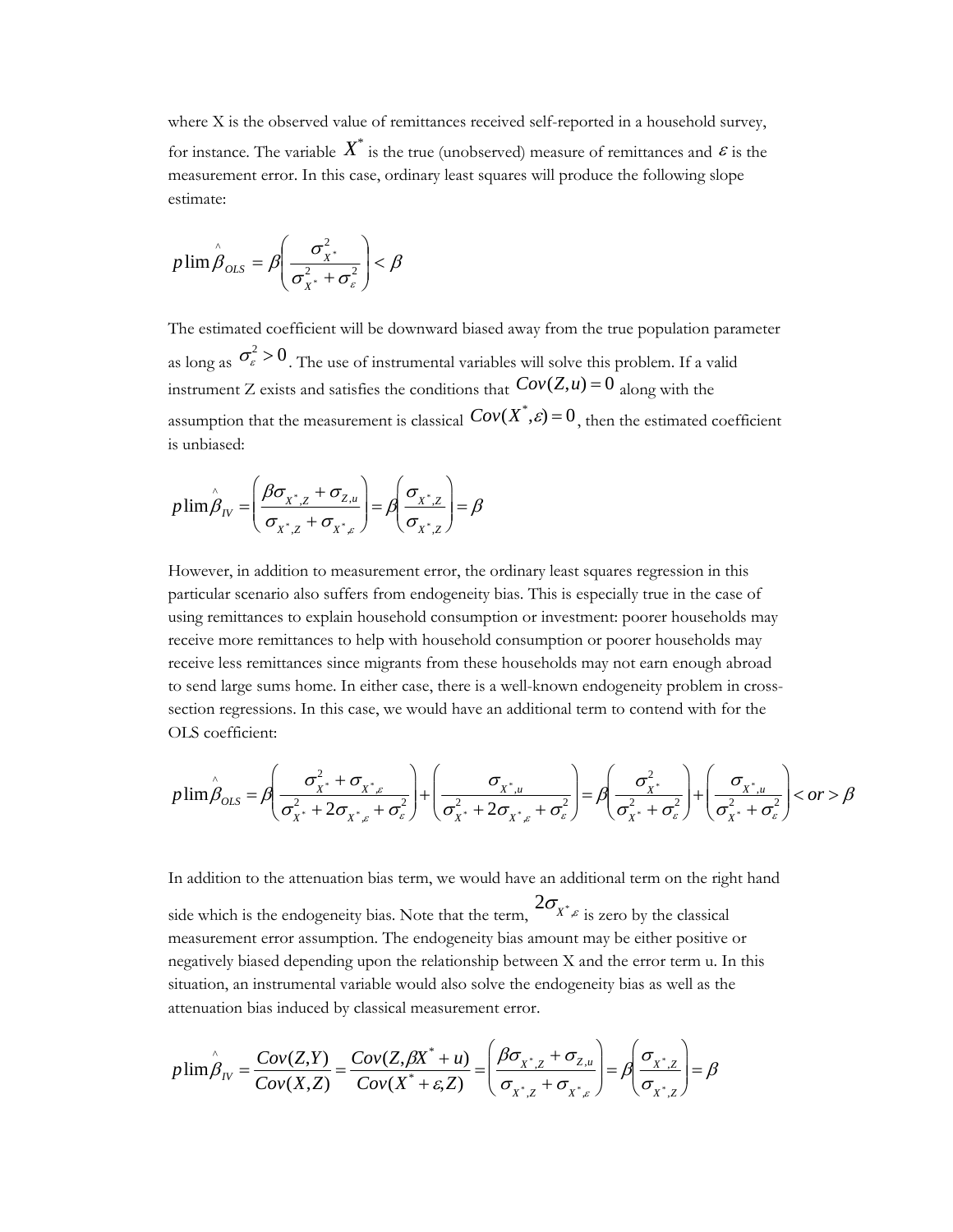In this case, the instrumental variable Z, if valid, ensures that the resulting coefficient is an unbiased estimate of the true population parameter.

If the assumption of classical measurement error does not hold, however, then instrumental variables can only serve to eliminate the endogeneity bias and not the bias due to measurement error. The estimated coefficient from the instrumental variables regression, while free of endogeneity bias, may still have an upward bias due to the presence of nonclassical measurement error.

$$
p\lim_{\beta_N} \hat{\beta}_N = \frac{Cov(Z,Y)}{Cov(X,Z)} = \frac{Cov(Z,\beta X^* + u)}{Cov(X^* + \varepsilon,Z)} = \left(\frac{\beta \sigma_{X^*Z} + \sigma_{Z,u}}{\sigma_{X^*Z} + \sigma_{X^*z}}\right) = \beta \left(\frac{\sigma_{X^*Z}}{\sigma_{X^*Z} + \sigma_{X^*z}}\right) > \beta
$$

In the equation above, the instrument ensures that the term  $\sigma_{Z,u}$  is equal to zero. However, now in this situation,  $\sigma_{x^*\epsilon} \neq 0$ , and it is in fact negative; this is the "mean reversion" we found in our data and others have found in other wage and earnings data sets. The instrumental variables estimate of the effect of X on Y is biased upwards.

Overall these results are somewhat unsettling. In the presence of non-classical measurement error, the instrument variable method provides an upwardly biased coefficient. At best, we can consider the instrumental variables coefficient to be an upper bound on the true size of the population parameter. However, because we are dealing with two issues in the crosssection situation (endogeneity bias and attenuation bias) we can not assume that the OLS coefficient is a lower bound of the true coefficient. In fact, the OLS coefficient may be upwardly biased as well when the measurement error is not classical.

$$
p\lim_{\beta}\hat{\beta}_{OLS} = \beta\left(\frac{\sigma_{x^*}^2 + \sigma_{x^*}}{\sigma_{x^*}^2 + 2\sigma_{x^*}\sigma_{\epsilon}}\right) + \left(\frac{\sigma_{x^*}}{\sigma_{x^*}^2 + 2\sigma_{x^*}\sigma_{\epsilon}}\right) < or > \beta
$$

The estimated OLS coefficient in this case may be either larger or smaller than the true population coefficient depending on the signs of the covariance of *X*\* and u and the magnitude of the mean reversion,  $\sigma_{X^*,\epsilon}$ . In practical terms this means that the actual coefficient may lie outside the interval of the OLS and IV estimated coefficients.

As an example, we provide a consumption regression in Table 4. We regress the log of household food consumption on the amount of annual remittances (in 100,000s rupees) reported by the household. In the first column we report the ordinary least squares regression results. The results indicate that an increase of 100,000 rupees in annual remittances to the NRI accounts will increase the monthly household food expenditure by 2.6%. Since we know that this ordinary least squares regressions suffers from both endogeneity and measurement error bias, we attempt to correct for this by using an instrumental variables approach.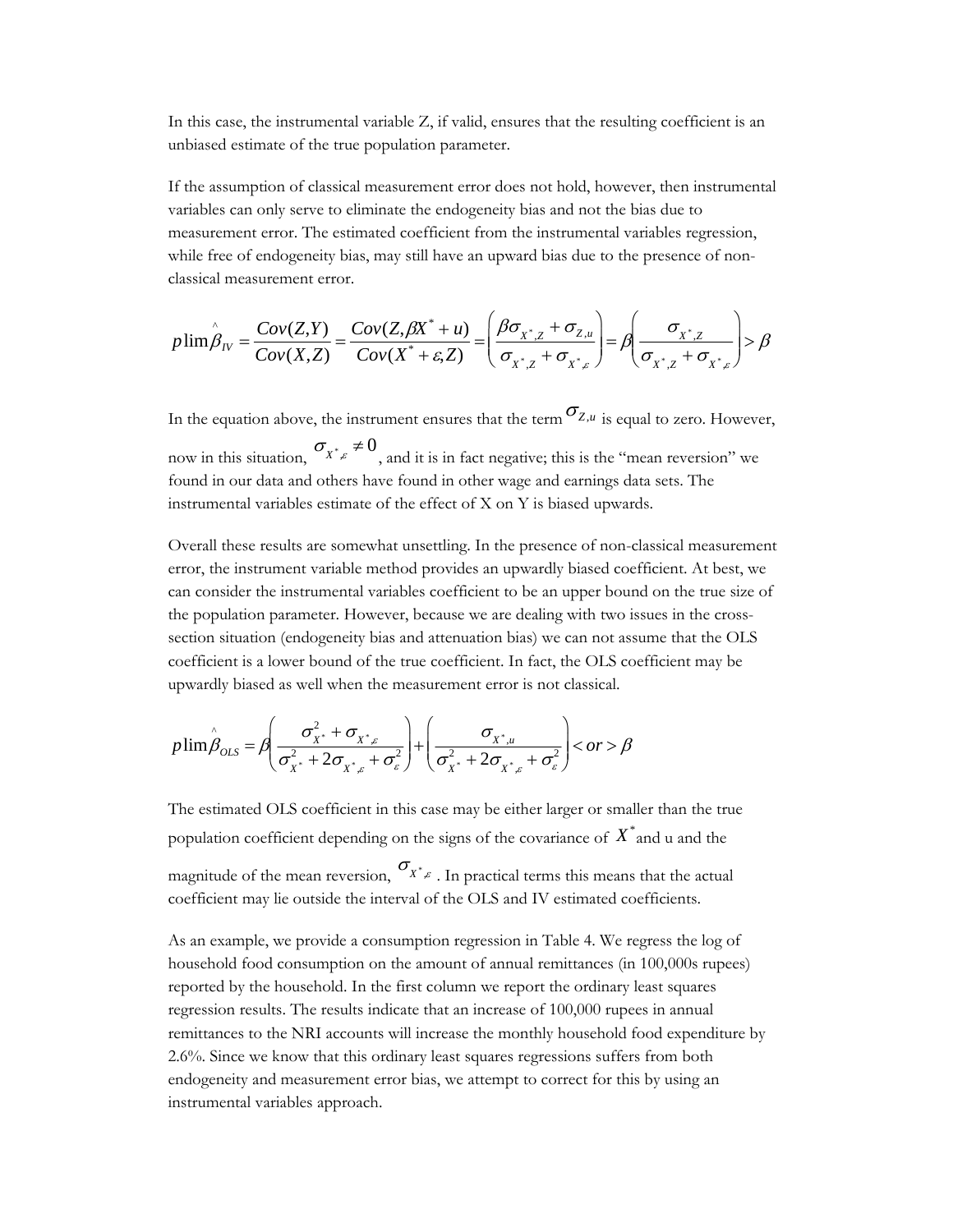In columns two and three we present the first and second stage regressions respectively. In the first stage, we use the per capita GDP growth in 2007 in the destination country as an instrument for the amount of remittances deposited to the NRI accounts by migrants already located in the destinations. The instrument has a positive effect on remittances, as expected and is not a weak instrument with an F-statistic of 10.34. In column 3, we present the second stage regressions with the log of monthly food expenditures as the outcome variable. The instrumented coefficient on the amount of remittances received is more than three times larger than the OLS coefficient in column 1. The results indicate that an increase of 100,000 rupees in annual remittances to the NRI accounts will increase the monthly household food expenditure by 10.6%. These are large amounts and would indicate a big effect of remittances on household food consumption if correct.12 However, as noted previously this IV coefficient suffers from biases due to the non-classical measurement error in the data.

Finally, in column 4, we present the ordinary least squares regressions using the actual amount each household received in NRI deposits over the course of 2008. As mentioned previously the actual amount remitted is about double the reported amount of remittances. While the OLS regression is free from measurement error, it still contains endogeneity bias. We were unable to identify a valid instrument for the remittance variable in this case. Therefore, we are unable to determine the true population parameter; however, we are able to sign the likely direction of the endogenity bias. If we assume that the most important omitted variable is household preferences for food it is likely that this is positively correlated with remittances. Households with a preference for large expenditures on food are also more likely to request more remittances. We would then conclude that our estimated coefficient in column 4 would have a positive bias. Ultimately, the effect of remittances on household food expenditures would appear to be close to zero. This is not incredibly surprising as NRI account households tend to be relatively wealthy and probably not in need of remittances for household consumption needs or funds for household food consumption may be remitted primarily through other channels.

#### **VI. Discussion – Implications for Research**

 $\overline{a}$ 

The results for measurement error in the flow of remittances via NRI bank accounts are not encouraging. It appears that the data exhibits strong non-classical measurement error that exacerbates biases in regression coefficients. Other channels of remittance flows may also exhibit this same kind of measurement error; so far this has gone undocumented.

<sup>12</sup> McKenzie et al (2006) discuss the inherent problems in using non-experimental data in estimating the effects of migration on wages. In a unique setting with an experimental migration setting, they find overestimates of the true effects of migration on wages when using instrumental variables. They attribute the overestimate to the validity of their instruments. Our analysis here, while focusing on remittances, may suggest that their overestimates from instrumental variables estimation may also be partially attributable to non-classical measurement error in the data.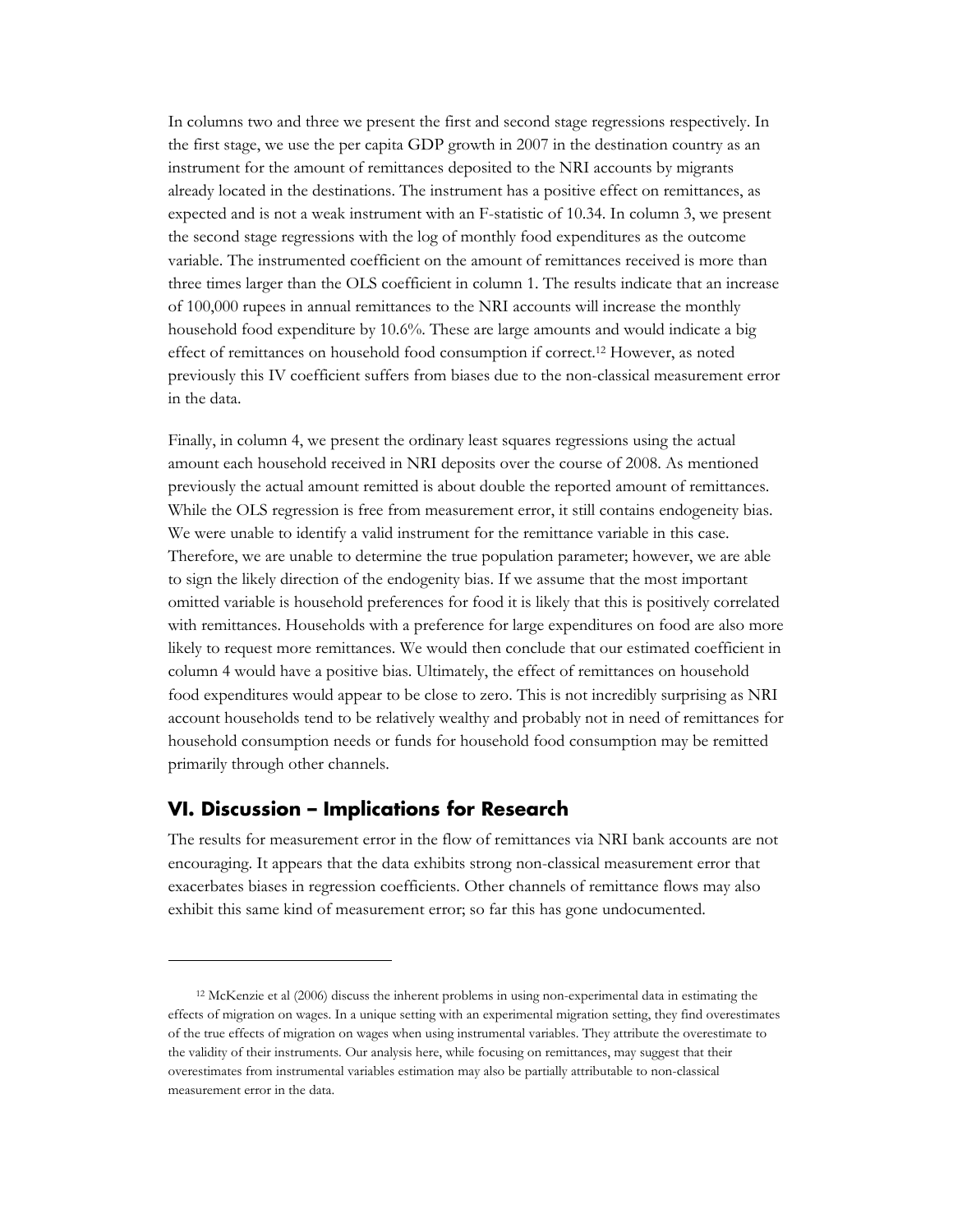Uncovering the causes of reporting error would be useful in the development of better survey questions.

In this section we examine additional determinants of measurement error. We used the head of household characteristics in Table 3 to explain measurement error and found that the lower educated heads of households tended to underreport the amount of remittances sent via NRI accounts. We now augment that analysis with characteristics of the migrant himself.

The regression results are presented in Table 5. The first column adds both state dummy variables as well as whether the survey respondent is the head of household. The coefficient on that variable is negative and statistically significant which indicates that household heads tend to underreport the receipt of remittances. The literature on measurement error identifies recall bias and social desirability reporting as two potential causes of mis-reporting (Bound, et al, 2001). It is difficult to expect that the household head (relative to other household members) would have less information about the actual NRI deposits made from a migrant abroad. On the other hand, it might be more likely that a head of household is making a more strategic decision in answering the survey question on remittances. Instead of trying to impress the survey enumerator as suggested under social desirability reporting, the respondent may simply be trying to disguise or hide the remittance amounts. As mentioned earlier the survey was conducted on behalf of the Reserve Bank of India and there may have been concern that the information may be used to implement some form of taxation on these assets. Overall, the results indicate that heads of households are systematically underreporting NRI account deposits.

The second column includes information on the migrant, as reported by the survey respondent. Age, education level and marital status of the migrant do not appear to have an effect on errors in remittance reports. However, the gender of the migrant does cause the survey respondent to underreport NRI account deposits. When the migrant who remits is a male, the respondent is likely to underreport remittance amounts by an additional Rs 420,000. This may simply be explained by the fact that male migrants tend to send much more than female migrants and tend to be the majority of remittance senders in this data.

Finally, in the third column, we add in whether or not the account is jointly administered by the survey respondent with the migrant abroad. The alternative is that the account is private and only accessed by the migrant himself. This information, which should have clear indication for the amount of information that the survey respondent has regarding the NRI account. A jointly held account will mean that the individual has much more accurate information regarding the number and amounts of credits from abroad. As expected, this variable has a strong and statistically significant effect on the reporting NRI credits. A positive coefficient on this variable indicates that the survey respondents who jointly administered the NRI account with the migrant tended to report more accurately the NRI deposits; in this data the average measurement error is strongly negative, therefore any positive coefficient results in a more accurate reporting. This result is particularly encouraging. Including an additional survey question about whether the individual jointly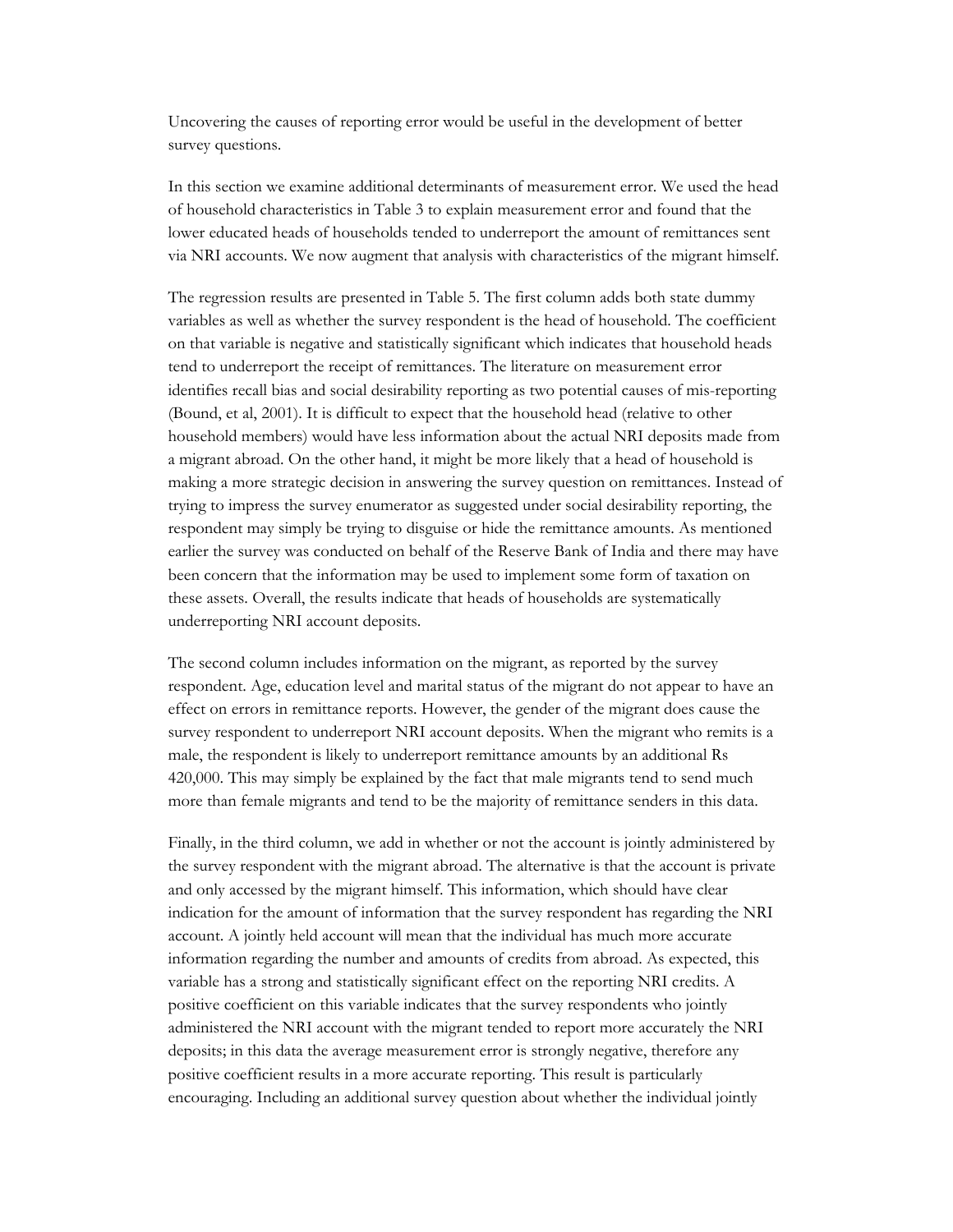administers this NRI account may provide researchers with additional information on the quality of responses.

#### **VII. Conclusion**

We find that the reporting of a specific remittance flow, deposits to NRI accounts, suffers from measurement error. Individuals report a much higher frequency of deposits than actually occurs as documented from bank transactions data. Additionally, the total annual amount credited to NRI accounts is much larger than self-reported total remittances. These differences in remittance flows are not merely white noise; it is negatively related to the actual amount of remittances sent.

In our work we have emphasized the implications that this non-classical measurement error has for both macroeconomic and microeconomic research. At the larger macroeconomic level, the discrepancies once aggregated over different remittance channels may partially explain the existing discrepancies in official macroeconomic data and aggregated nationallyrepresentative household surveys of remittance amounts in India. In microeconomic household-level data, it is clear that there may be severe biases in regression coefficients which use remittances as a causal variable when it contains non-classical measurement error. Unfortunately, we also find that instrumenting for the error may also produce biased results in the presence of non-classical measurement error.

Our research suggests that there is considerable room for improvement in the collection of remittance data and survey questions. Experimentally testing and validating different forms of remittance survey questions would be an important step in assessing the usefulness of remittance survey questions (see, for instance De Mel, et al 2007). We have shown that the addition of a single survey question which indicates the survey respondent's knowledge and legal access to the NRI accounts greatly improves reporting accuracy.

Finally the results point to the need to more carefully check the accuracy of the international remittance flows. This would require comparing aggregated data from nationally representative household surveys with improved questionnaire design (as suggested in this paper) with Balance of Payment data on the one hand, as well as comparing bilateral outflows and inflows of remittances from sending and receiving countries on the other. The wide discrepancies in the Indian case, to take the example for this paper, could be both because of inaccuracies in the household survey as well as mis-classification of the Balance of Payment data with some fraction of reported remittances being disguised capital flows (and hence likely to be less stable) rather than current account flows for family maintenance. While the precise explanation needs further research, the implications of these inaccuracies, as our paper demonstrates, are substantial.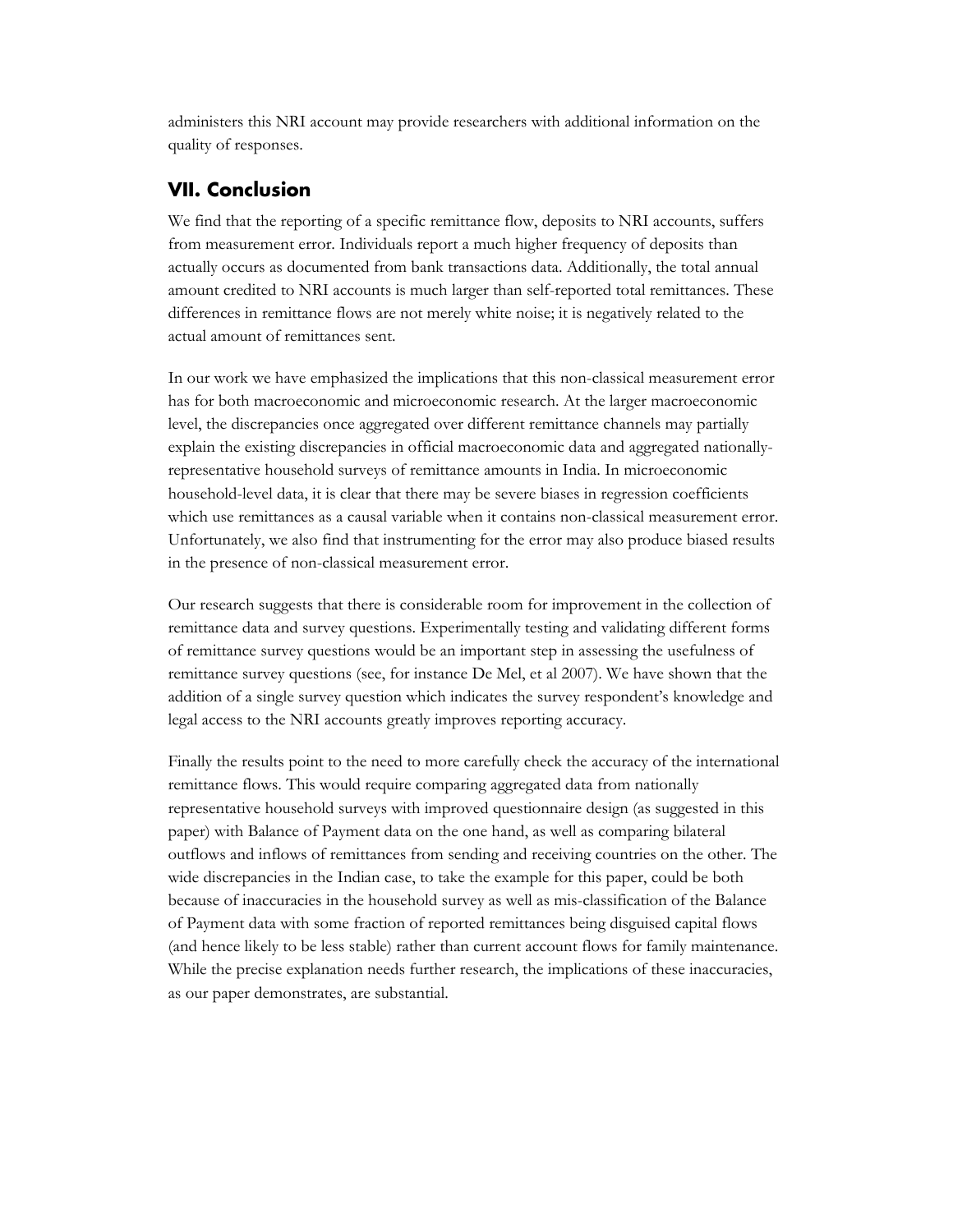#### **References**

- Adams, Richard. 1998. "Remittances, investment and rural asset accumulation in Pakistan." Economic Development and Cultural Change. V. 47, pp. 155-173.
- Adams, Richard. 2006. "International remittances and the household: analysis and review of global evidence." Journal of African Economies. V. 15 no 2, pp. 396-425.
- Adams, Richard and J. Page. 2005. "Do International Migration and Remittances reduce poverty in developing countries?" World Development. V. 33 no 10, pp. 1645 – 1669.
- Adams, Richard and A. Cuecuecha. 2010. "Remittances, Household Expenditure and Investment in Guatemala." World Development. V 38 no 11, pp. 1626-1641.
- Akee, R. 2011. "Errors in self-reported earnings: The role of previous earnings volatility and individual characteristics. Journal of Development Economics, forthcoming.
- Angrist, J. and A. Krueger. 1999. "Empirical Strategies in Labor Economics." in Handbook of Labor Economics. O. Ashenfelter and D. Card, eds. Amsterdam: North-Holland. V. 3A, 1277-1366.
- Antman, Francisca and David J. McKenzie. 2007. "Earnings Mobility and Measurement Error: A Pseudo-Panel Approach." Economic Development and Cultural Change, 56(October): 125-161.
- Black, D. and M. Berger and F. Scott. 2000. "Bounding Parameter Estimates with Nonclassical Measurement Error." Journal of the American Statistical Association, 95(451):739-748.
- Bound, John and Alan B. Krueger. 1991. "The Extent of Measurement Error in Longitudinal Earnings Data: Do Two Wrongs Make a Right?" Journal of Labor Economics, 9(1): 1-24.
- Bound, J. and Charles Brown, Greg J. Duncan and Willard L. Rodgers. 1994. "Evidence on the Validity of Cross-sectional and Longitudinal Labor Market Data." Journal of Labor Economics, 12(3): 345-368.
- Bound, J. and Charles Brown and Nancy Mathiowetz. 2001. "Measurement Error in Survey Data." In The Handbook of Econometrics, Volume 5. eds. James J. Heckman and Edward Leamer, 3705-3843. New York : Elsevier Science. Cappellari, Lorenzo. 1999. "Minimum Distance Estimation of Covariance Structures." Fifth UK Meeting of STATA Users, Royal Statistical Society, London, UK.
- Brown, R. and E. Jimenez. 2008. "Estimating the Net Effect of Migration and Remittances on Poverty and Inequality: Comparison of Fiji and Tonga." Journal of International Development V 20, pp. 547-571.
- Cox Edwards, A. and M. Ureta (2003): International migration, remittances and schooling: evidence from El Salvador, *Journal of Development Economics*, 72, 2: 429-61.
- de la Brière, B., E. Sadoulet, A. de Janvry and S. Lambert. 2002. "The roles of destination, gender, and household composition in explaining remittances: An analysis for the Dominican Sierra." *Journal of Development Economics*, 68, 2: 309-28.
- De Mel, Suresh and David McKenzie and Christopher Woodruff. 2007. "Measuring Microenterprise Profits: Must we ask how the sausage is made?" Journal of Development Economics, doi: 10.1016/j.jdeveco.2008.01.007.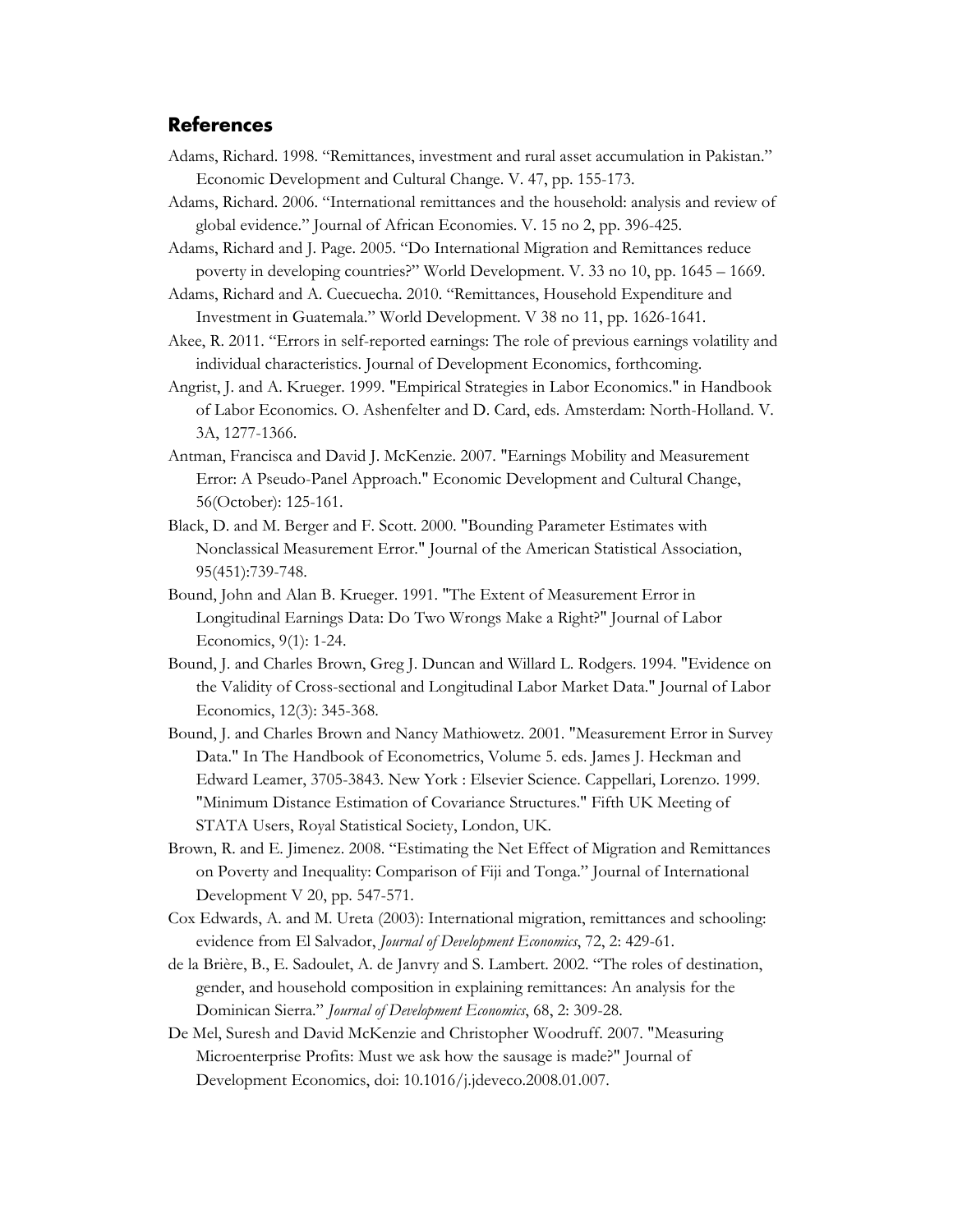- Duncan, Greg J. and Daniel H. Hill. 1985. "An Investigation of the Extent and Consequences of Measurement Error in Labor-economic Survey Data." Journal of Labor Economics, 3,(4) : 508-532.
- El- Qorchi, Mohammed, Samuel Munzele Maimbo, and John Wilson, 2003, "Informal Funds Transfer Systems: An Analysis of the Informal Hawala System." IMF Occasional Paper No. 222 (Washington: International Monetary Fund).
- Funkhouser, E. (1995): Remittances from international migration: a comparison of El Salvador and Nicaragua, *Review of Economics and Statistics*, 77, 1: 137-46.
- Lucas, R and O. Stark. 1988. "Migration, remittances, and the family." Economic Development and Cultural Change. V 36 no 3, pp. 465 – 481.
- McKenzie, David; Gibson John; Stillman, Steven. 2006. "How Important is Selection? Experimental versus Non-Experimental Measures of the Income Gains from Migration." World Bank Policy Research Working Paper 3906.
- McKenzie, David and M. Sasin. 2007. Migration, Remittances, Poverty and Human Capital: Conceptual and Empirical Challenges. World Bank Policy Working Paper No. 4272. Washington, DC: World Bank.
- Moffit, Robert and Peter Gottschalk. 2002. "Trends in the Transitory Variance of Earnings in the United States." The Economic Journal. 112(March) : 68-73.
- Pischke, Jorn-Steffen. 1995. "Measurement Error and Earnings Dynamics: Some Estimates from the PSID Validation Study." Journal of Business and Economic Statistics. 13(3) : 305-314.
- Rapoport, Hilel and F. Docquier. 2006. "The economics of migrants' remittances. In: Kolm, S. and J. Mercier Ythier (Eds.), Handbook of the Economics of Giving, Altruism and Reciprocity. North Holland, pp. 1135-1198.
- Reserve Bank of India, 2006a, "Report of the Working Group on Cost of NRI Remittances," May. Available at: <http://rbidocs.rbi.org.in/rdocs/PublicationReport/Pdfs/72983.pdf>
- Reserve Bank of India, 2006b, "Remittances from Overseas Indians: A Study of Methods of Transmission, Cost, and Time," *RBI Bulletin* November 2006, Annex 3.
- Reserve Bank of India. 2008. "India's Balance of Payments Developments during Fourth Quarter of 2007-08" Unpublished Document.
- Shonkwiler, J. Scott and David Grigorian and Tigran Melkonyan. 2011. "Controlling for the underreporting of remittances." Applied Economics, 43(30), 4817-4826.
- Yang, Dean. 2008. "International Migration, Remittances, and Household Investment: Evidence from Philippine Migrants' Exchange Rate Shocks." *Economic Journal*, 118(528): 591-630.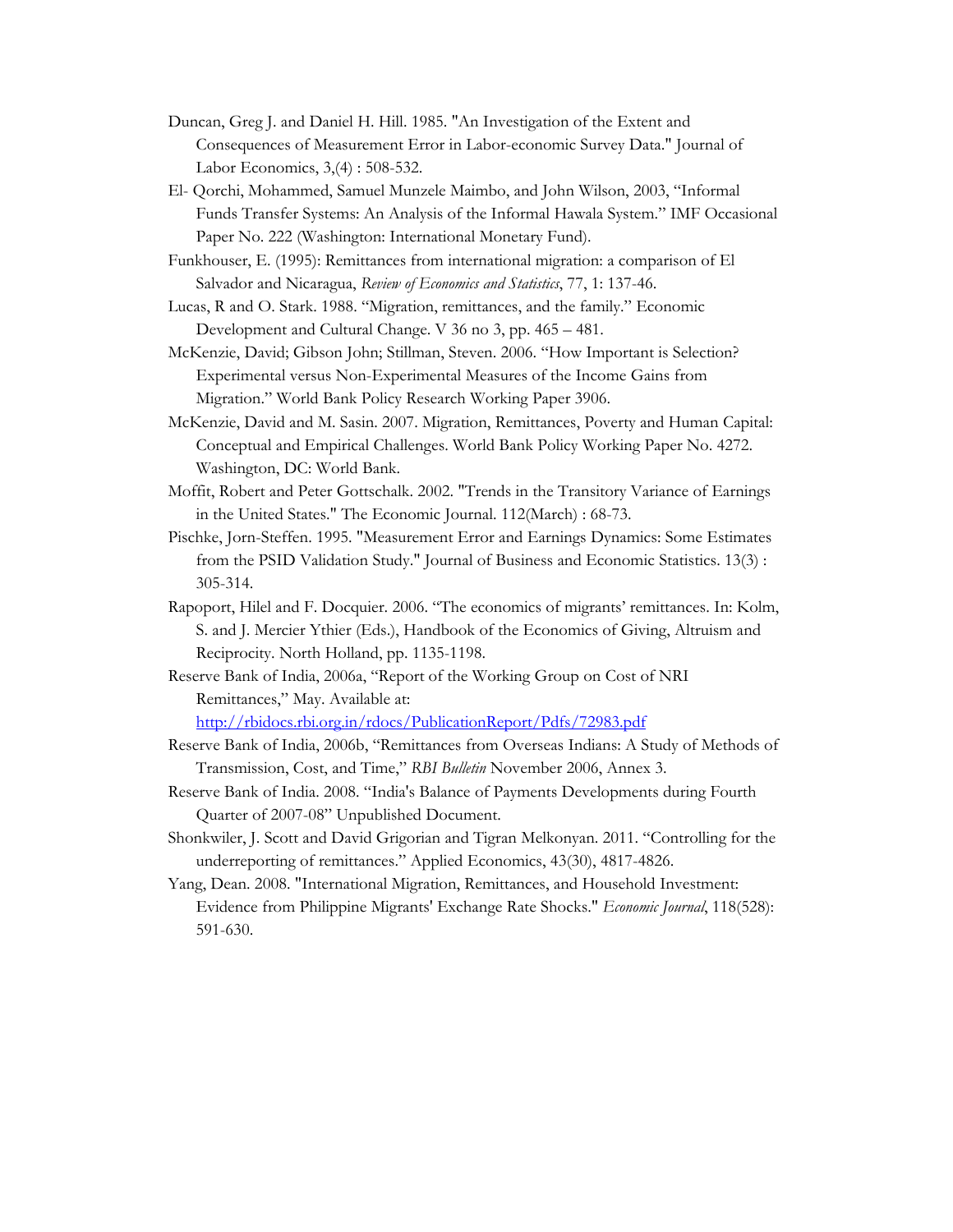### **Appendix Table 1.**

#### **US-India Remittance Flows**

|            | 2006-07 | 2007-08 | 2008-09 |  |
|------------|---------|---------|---------|--|
| <b>CBO</b> | 2.475   | 2.975   | 2.975   |  |
| <b>RBI</b> | 10.02   | 14.24   | 13.79   |  |

Source: Congressional Budget Office *Migrants' Remittances and Related Economic Flows* February 20111, Exhibit 4; *RBI Bulletin*, Table 6, p. 787, April 2010.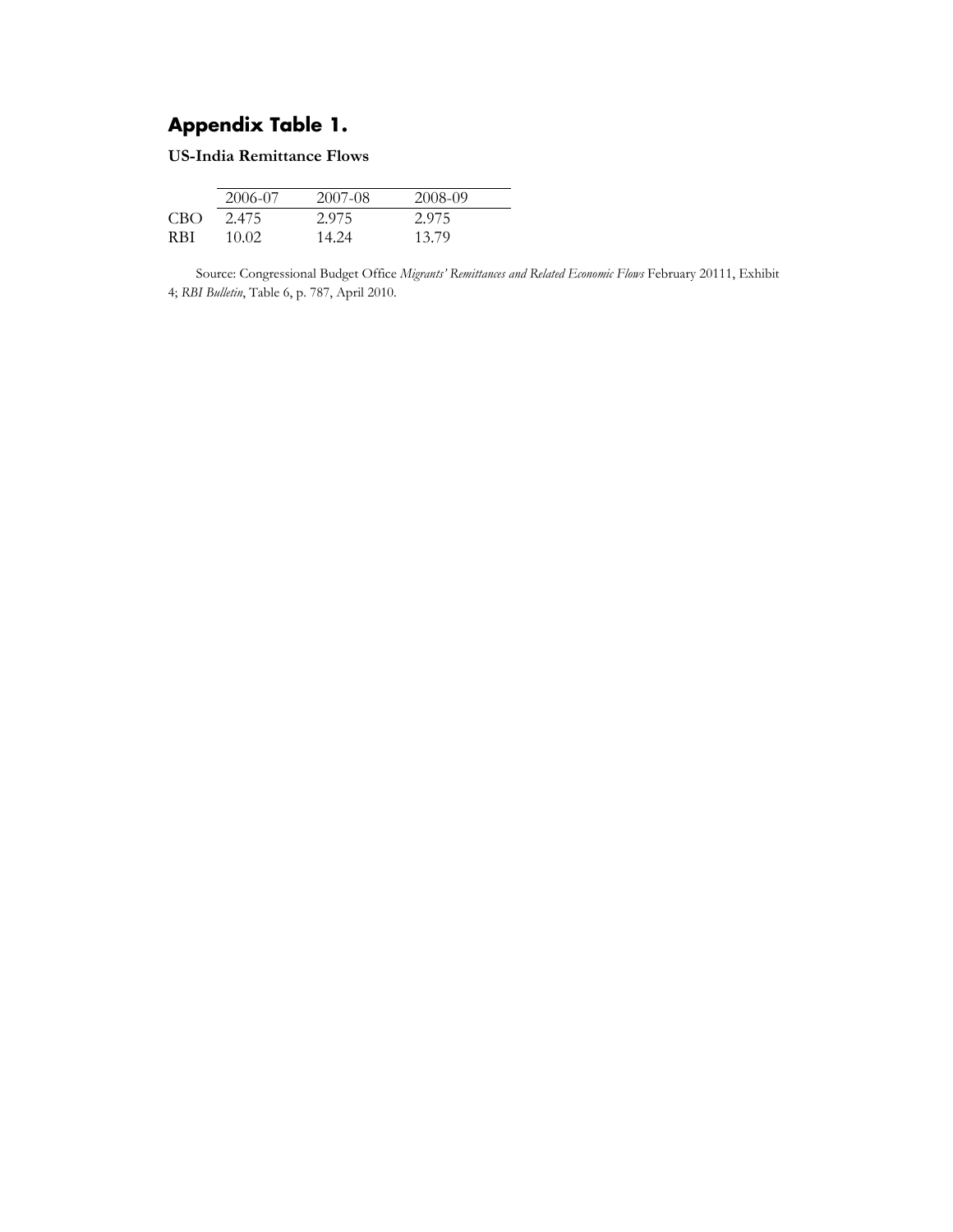#### Table 1: Means and Standard Deviations

|                                               | Mean        | St. Dev. |
|-----------------------------------------------|-------------|----------|
| Deposits to NR Accounts                       |             |          |
| <b>Administrative Annual Remittances</b>      | 603370.5    | 1223161  |
| Self-Reported Annual Remittances              | 296282.3    | 507149.7 |
| Difference Between Self-Reported and          |             |          |
| <b>Administrative Remittances</b>             | $-307088.2$ | 1179510  |
| Debits to NR Accounts                         |             |          |
| Administrative Annual Withdrawals             | 531694      | 1065962  |
| Self-Reported Annual Withdrawals              | 364986      | 335627   |
| Survey Respondent Basic Demographic Variables |             |          |
| Age                                           | 50.818      | 14823    |
| Male Indicator Variable                       | 0.555       | 0.498    |
| Married Indicator Variable                    | 0.914       | 0.281    |
| Less Than 5th Standard                        | 0.086       | 0.281    |
| Fifth Standard to Ninth Standard              | 0.144       | 0.351    |
| Tenth to Twelfth Standard                     | 0.502       | 0.501    |
| Greater Than 12th Standard                    | 0.263       | 0.441    |
| Geographic Location Variables                 |             |          |
| Gujarat                                       | 0.297       | 0.458    |
| Kerala                                        | 0.201       | 0.402    |
| Maharashtra                                   | 0.287       | 0.453    |
| Punjab                                        | 0.215       | 0.412    |

Note: Sample size is 209 observations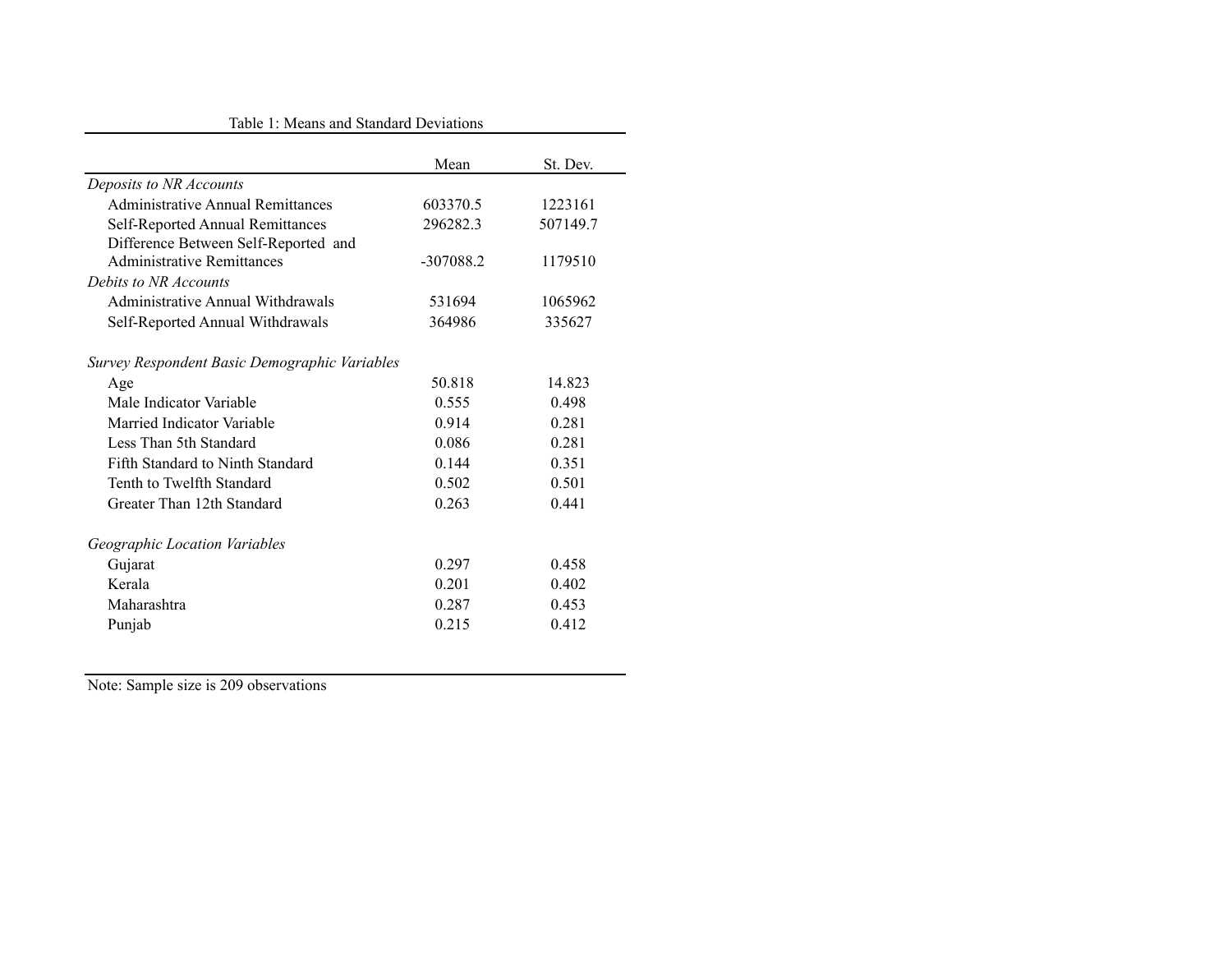| Table 2: Simple Correlations and Reliability Ratios for Administrative, Reported Earnings Data and |  |
|----------------------------------------------------------------------------------------------------|--|
| <b>Reporting Errors</b>                                                                            |  |

| A. Correlation Coefficients                                                                                                       |          |
|-----------------------------------------------------------------------------------------------------------------------------------|----------|
| Correlation (Administrative Remittances, Self-Reported Remittances)                                                               | 0.291    |
|                                                                                                                                   |          |
| Correlation (Administrative Remittances, Measurement Error)                                                                       | $-0.911$ |
| Correlation (Self-Reported Remittances, Measurement Error)                                                                        | 0.127    |
| B. Reliability Ratios                                                                                                             |          |
| Reliability Ratio for Classical Measurement Error                                                                                 |          |
| Reliability Ratio = True Measure Variance / (Error Variance + True Measure Variance)                                              |          |
| Reliability Ratio =                                                                                                               | 0.518    |
|                                                                                                                                   |          |
| Reliability Ratio for Non-Classical Measurement Error<br>Reliability Ratio = $Covariance(Indomin, Inreport) / Variance(Inreport)$ |          |
| Reliability Ratio =                                                                                                               | 0.703    |

Note: Sample size = 209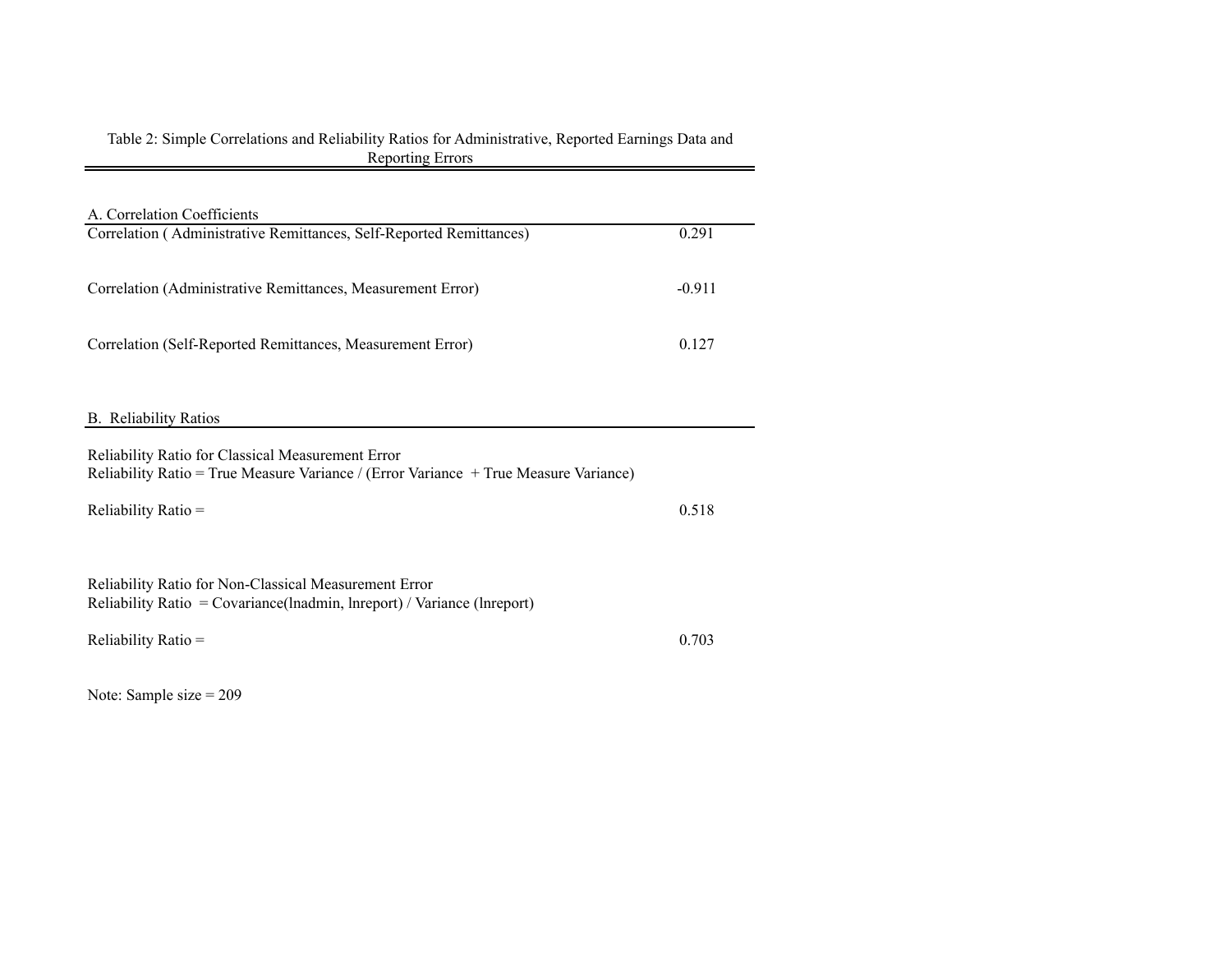|                                                  | (1)                          | (2)                          |
|--------------------------------------------------|------------------------------|------------------------------|
| <b>VARIABLES</b>                                 | Difference in Rupees (000's) | Difference in Rupees (000's) |
| <b>Education Variables</b>                       |                              |                              |
| Less Than 5th Standard                           | 55.535                       | 129.960                      |
|                                                  | (199.903)                    | (237.438)                    |
| Fifth Standard to Ninth Standard                 | $-251.187$                   | $-400.430**$                 |
|                                                  | (219.467)                    | (182.340)                    |
| Tenth to Twelfth Standard                        | $-399.266**$                 | $-345.946**$                 |
|                                                  | (194.460)                    | (154.130)                    |
| Greater Than 12th Standard                       | Reference Category           | Reference Category           |
| Demographic Variables                            |                              |                              |
| Age                                              | $-0.352$                     | 6.265                        |
|                                                  | (5.913)                      | (5.114)                      |
| Male Indicator Variable                          | 41.693                       | $-105.025$                   |
|                                                  | (167.604)                    | (168.011)                    |
| Married Indicator Variable                       | $-67.825$                    | 30.631                       |
|                                                  | (184.544)                    | (233.825)                    |
| Total Amount Credited to NRI Accounts in 2007 in |                              | $-0.389***$                  |
| (000's)                                          |                              | (0.033)                      |
| Constant                                         | $-18.492$                    | $-45.029$                    |
|                                                  | (328.738)                    | (388.609)                    |
| <b>Observations</b>                              | 209                          | 143                          |
| R-squared<br>$\cdot$ .                           | 0.0267                       | 0.539                        |

Table 3: Regression of Differences in Self-Reported and Administrative Records of Remittances for 2008

Robust standard errors in parentheses

\*\*\*  $p<0.01$ , \*\*  $p<0.05$ , \*  $p<0.1$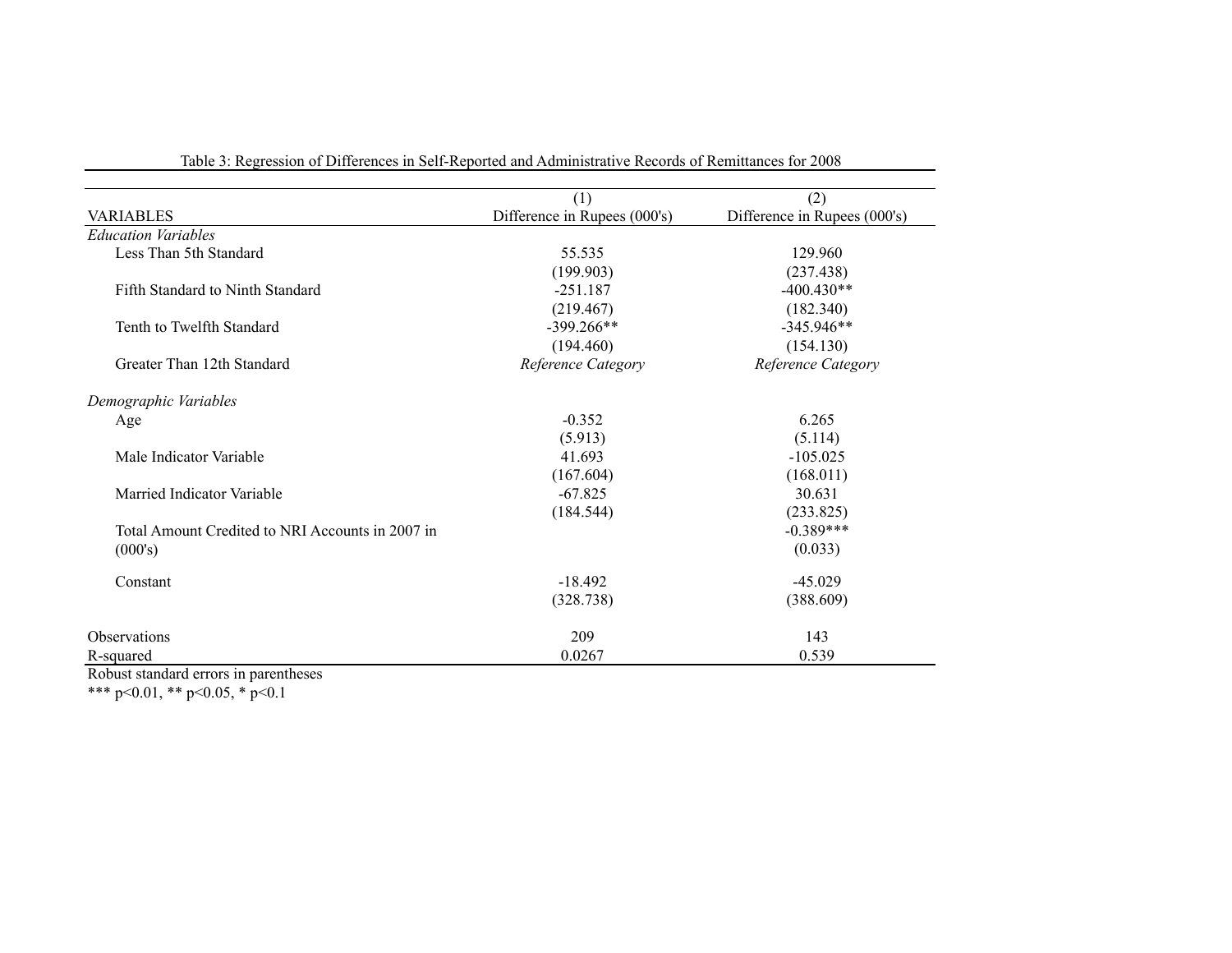|                                                                               | Table 4: Average Household Monthly Food Consumption Regression |                    |                |                  |
|-------------------------------------------------------------------------------|----------------------------------------------------------------|--------------------|----------------|------------------|
|                                                                               | (1)                                                            | (2)                | (3)            | (4)              |
|                                                                               | <b>OLS</b>                                                     | IV                 | IV             | <b>OLS</b>       |
|                                                                               |                                                                | Amount of          |                |                  |
|                                                                               |                                                                | Remittances Self-  | Log of Average | Log of Average   |
|                                                                               | Log of Average Food                                            | Reported in Ruppes | Food           | Food             |
| <b>VARIABLES</b>                                                              | Expenditures                                                   | (100,000's)        | Expenditures   | Expenditures     |
| Survey Reported Annual Amount of Deposits to                                  | $0.026***$                                                     |                    | $0.106**$      |                  |
| NRI Accounts in 100,000 rupees                                                | (0.008)                                                        |                    | (0.042)        |                  |
| Administrative Annual Amount of Deposits to<br>NRI Accounts in 100,000 rupees |                                                                |                    |                | 0.002<br>(0.003) |
| Instrumental Variable                                                         |                                                                |                    |                |                  |
| GDP Growth in Destination Country in 2007                                     |                                                                | $0.769***$         |                |                  |
|                                                                               |                                                                | (0.232)            |                |                  |
| <b>Education Variables</b>                                                    |                                                                |                    |                |                  |
| Less Than 5th Standard                                                        | $-0.399***$                                                    | $-3.309**$         | $-0.175$       | $-0.467***$      |
|                                                                               | (0.152)                                                        | (1.356)            | (0.221)        | (0.155)          |
| Fifth Standard to Ninth Standard                                              | $-0.142$                                                       | $-2.728**$         | 0.046          | $-0.207$         |
|                                                                               | (0.134)                                                        | (1.194)            | (0.192)        | (0.137)          |
| Tenth to Twelfth Standard                                                     | 0.075                                                          | $-1.724**$         | $0.234*$       | 0.017            |
|                                                                               | (0.093)                                                        | (0.821)            | (0.140)        | (0.094)          |
| Greater Than 12th Standard                                                    | reference                                                      | reference          | reference      | reference        |
| Demographic Variables                                                         |                                                                |                    |                |                  |
| Age                                                                           | 0.002                                                          | 0.036              | $-0.001$       | 0.002            |
|                                                                               | (0.003)                                                        | (0.028)            | (0.004)        | (0.003)          |
| Male Indicator Variable                                                       | 0.016                                                          | 1.084              | $-0.039$       | 0.034            |
|                                                                               | (0.087)                                                        | (0.788)            | (0.112)        | (0.089)          |
| Married Indicator Variable                                                    | 0.126                                                          | 0.310              | 0.062          | 0.142            |
|                                                                               | (0.140)                                                        | (1.262)            | (0.177)        | (0.144)          |
| Urban Resident                                                                | $0.162**$                                                      | $2.657***$         | $-0.037$       | $0.215***$       |
|                                                                               | (0.081)                                                        | (0.710)            | (0.143)        | (0.083)          |
| Asset Variables                                                               |                                                                |                    |                |                  |
| Own this residence?                                                           | $-0.142$                                                       | 7.128              | $-0.669$       | 0.028            |
|                                                                               | (0.525)                                                        | (4.677)            | (0.704)        | (0.536)          |
| Number of livestock owned                                                     | 0.056                                                          | $-0.251$           | 0.078          | 0.049            |
|                                                                               |                                                                |                    |                |                  |
|                                                                               | (0.056)                                                        | (0.502)            | (0.071)        | (0.058)          |
| Number of vehicles owned                                                      | $0.192***$                                                     | $-0.384$           | $0.234***$     | $0.179***$       |
|                                                                               | (0.027)                                                        | (0.239)            | (0.039)        | (0.027)          |
| Constant                                                                      | $8.603***$                                                     | $-7.585$           | 9.001***       | 8.476***         |
|                                                                               | (0.570)                                                        | (5.151)            | (0.736)        | (0.584)          |
| Observations                                                                  | 199                                                            | 199                | 199            | 199              |
| R-squared                                                                     | 0.361                                                          | 0.187              | 0.0147         | 0.326            |
| Standard errors in parentheses                                                |                                                                |                    |                |                  |

\*\*\*  $p<0.01$ , \*\*  $p<0.05$ , \*  $p<0.1$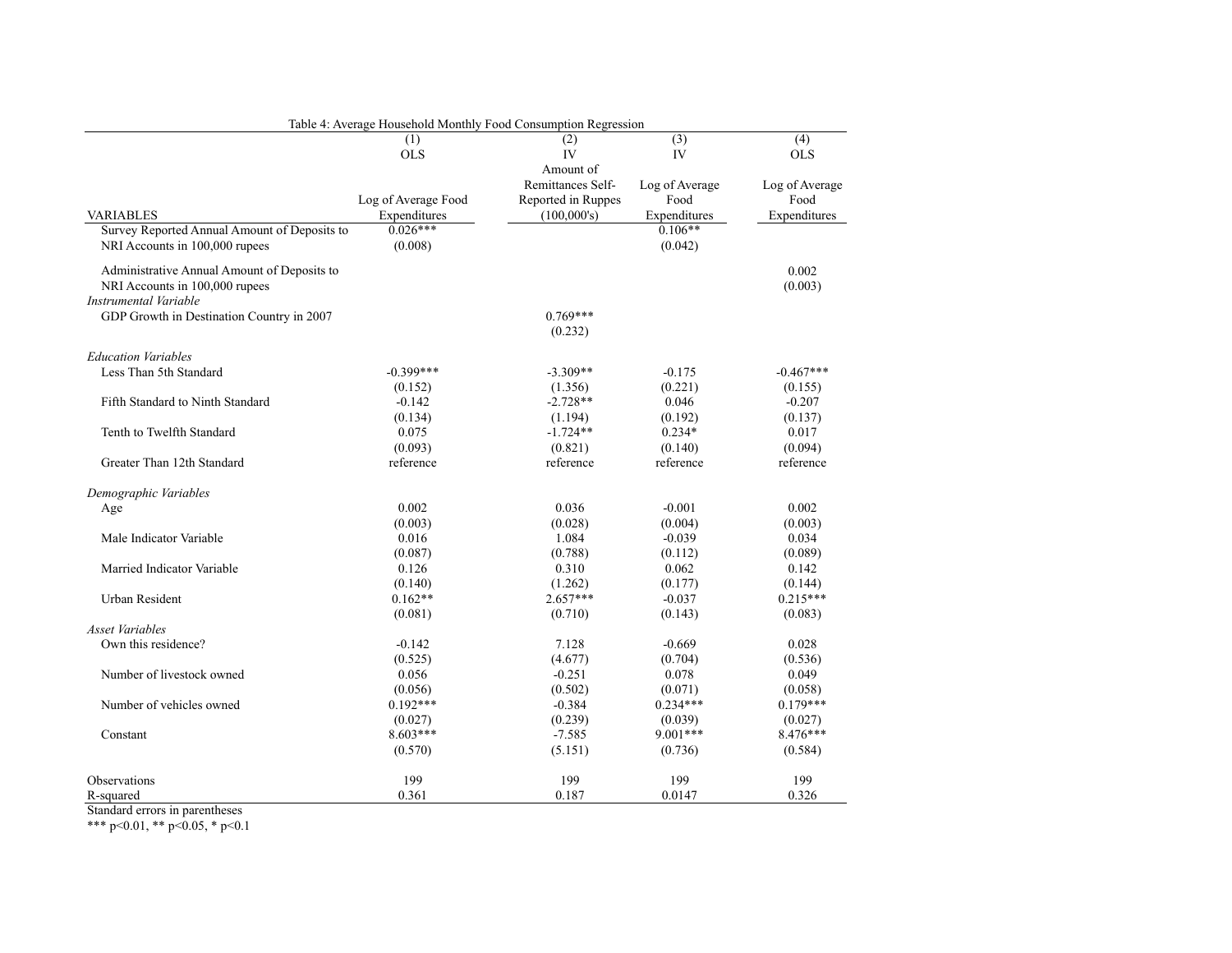| Table 5: Determinant of Measurement Error Regression using Household and Migrant Characteristics |                  |                  |                  |
|--------------------------------------------------------------------------------------------------|------------------|------------------|------------------|
|                                                                                                  | (1)              | (2)              | (3)              |
|                                                                                                  | Measurement      | Measurement      | Measurement      |
|                                                                                                  | Error in $(000)$ | Error in $(000)$ | Error in $(000)$ |
| VARIABLES                                                                                        | Rs.              | Rs.              | Rs.              |
|                                                                                                  |                  |                  |                  |
| NRI Account Jointly Administered?                                                                |                  |                  | 757.418**        |
|                                                                                                  |                  |                  | (378.971)        |
| Current Age of Migrant                                                                           |                  | 10.985           | 12.399           |
|                                                                                                  |                  | (8.913)          | (8.056)          |
| Education of Migrant Prior to Migration                                                          |                  | $-14.152$        | $-19.033$        |
|                                                                                                  |                  | (41.681)         | (40.903)         |
| Gender of Migrant                                                                                |                  | $-420.362**$     | $-472.378**$     |
|                                                                                                  |                  | (185.073)        | (184.534)        |
| Current Marital Status of Migrant                                                                |                  | $-41.155$        | $-162.486$       |
|                                                                                                  |                  | (287.666)        | (311.724)        |
| Resondent is Head of Household                                                                   | $-420.116**$     | $-460.105**$     | $-605.472***$    |
|                                                                                                  | (162.164)        | (177.534)        | (199.462)        |
| Less Than 5th Standard                                                                           | $-187.545$       | $-255.080$       | $-280.006$       |
|                                                                                                  | (215.402)        | (224.786)        | (230.222)        |
| Fifth Standard to Ninth Standard                                                                 | $-178.831$       | $-243.220$       | $-128.597$       |
|                                                                                                  | (236.928)        | (244.316)        | (261.047)        |
| Tenth to Twelfth Standard                                                                        | $-274.716$       | $-280.175$       | $-242.202$       |
|                                                                                                  | (186.968)        | (190.799)        | (185.499)        |
| Greater Than 12th Standard                                                                       | Reference        | Reference        | Reference        |
|                                                                                                  |                  |                  |                  |
| Age                                                                                              | 1.185            | 0.375            | $-1.886$         |
|                                                                                                  | (7.155)          | (7.404)          | (7.623)          |
| Male Indicator Variable                                                                          | 295.953          | 329.228          | 425.618*         |
|                                                                                                  | (214.561)        | (206.416)        | (216.448)        |
| Married Indicator Variable                                                                       | $-202.527$       | $-258.741$       | $-309.577$       |
|                                                                                                  | (206.924)        | (219.349)        | (230.004)        |
| Gujarat                                                                                          | 62.374           | 11.078           | $-87.413$        |
|                                                                                                  | (317.283)        | (342.676)        | (354.655)        |
| Kerala                                                                                           | 804.409**        | 845.136**        | 733.004**        |
|                                                                                                  | (309.888)        | (328.536)        | (341.569)        |
| Maharashtra                                                                                      | 474.692          | 478.744          | 563.375*         |
|                                                                                                  | (294.610)        | (304.085)        | (307.401)        |
| Punjab                                                                                           | Reference        | Reference        | Reference        |
|                                                                                                  |                  |                  |                  |
| Constant                                                                                         | $-89.094$        | 144.117          | $-151.925$       |
|                                                                                                  | (530.641)        | (910.673)        | (830.761)        |
|                                                                                                  |                  |                  |                  |
| Observations                                                                                     | 209              | 209              | 209              |
| R-squared                                                                                        | 0.0922           | 0.106            | 0.143            |

Robust standard errors in parentheses

\*\*\* p<0.01, \*\* p<0.05, \* p<0.1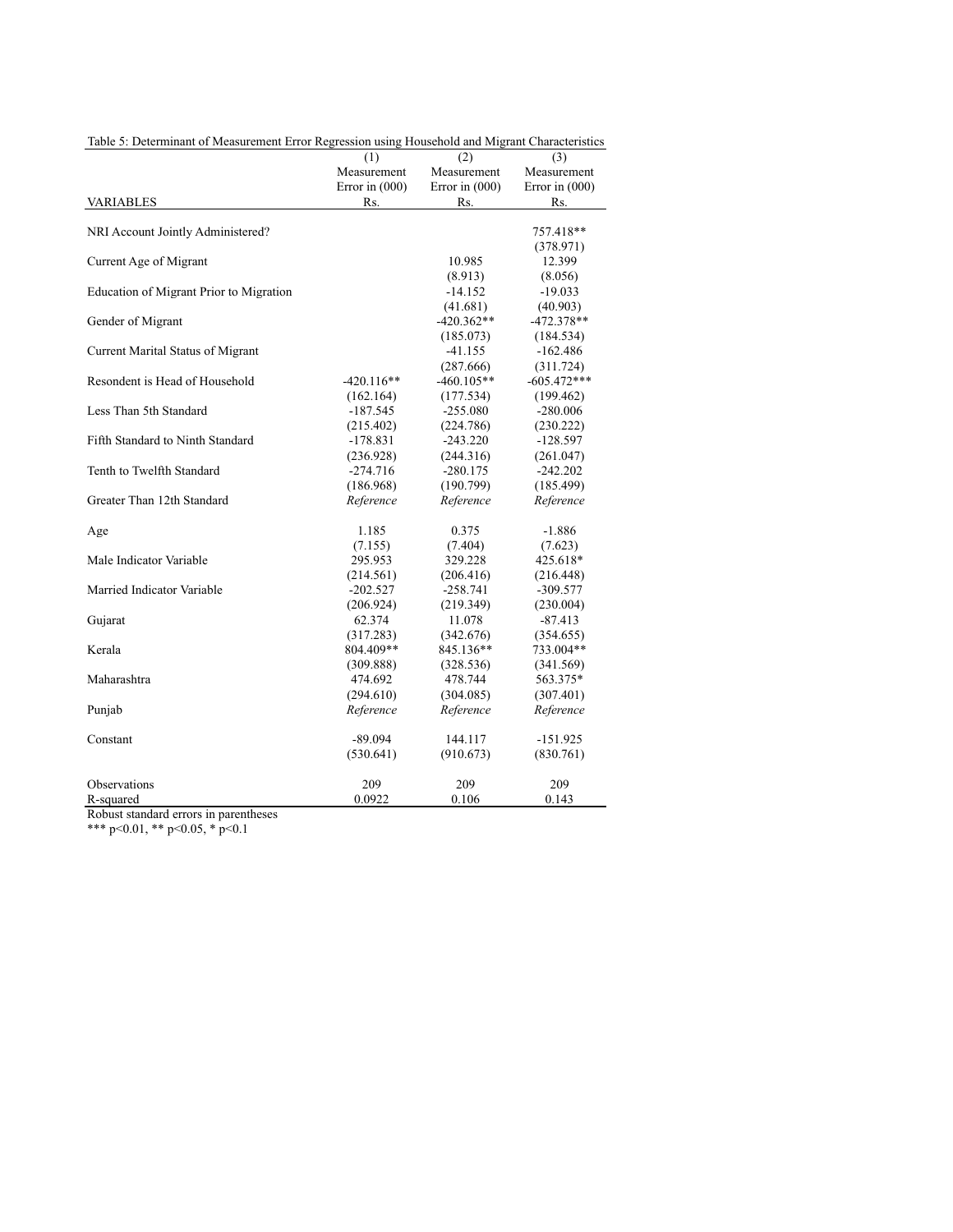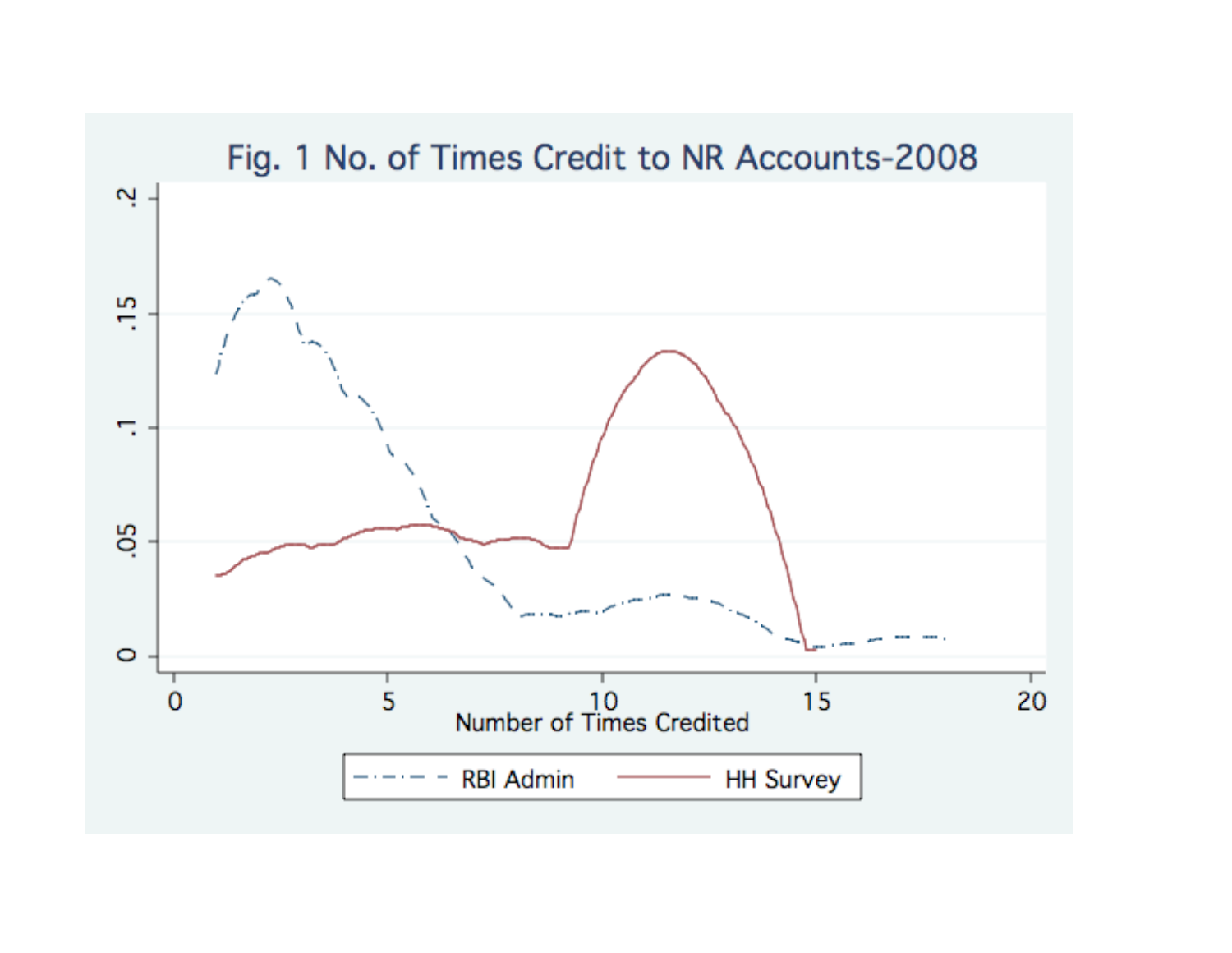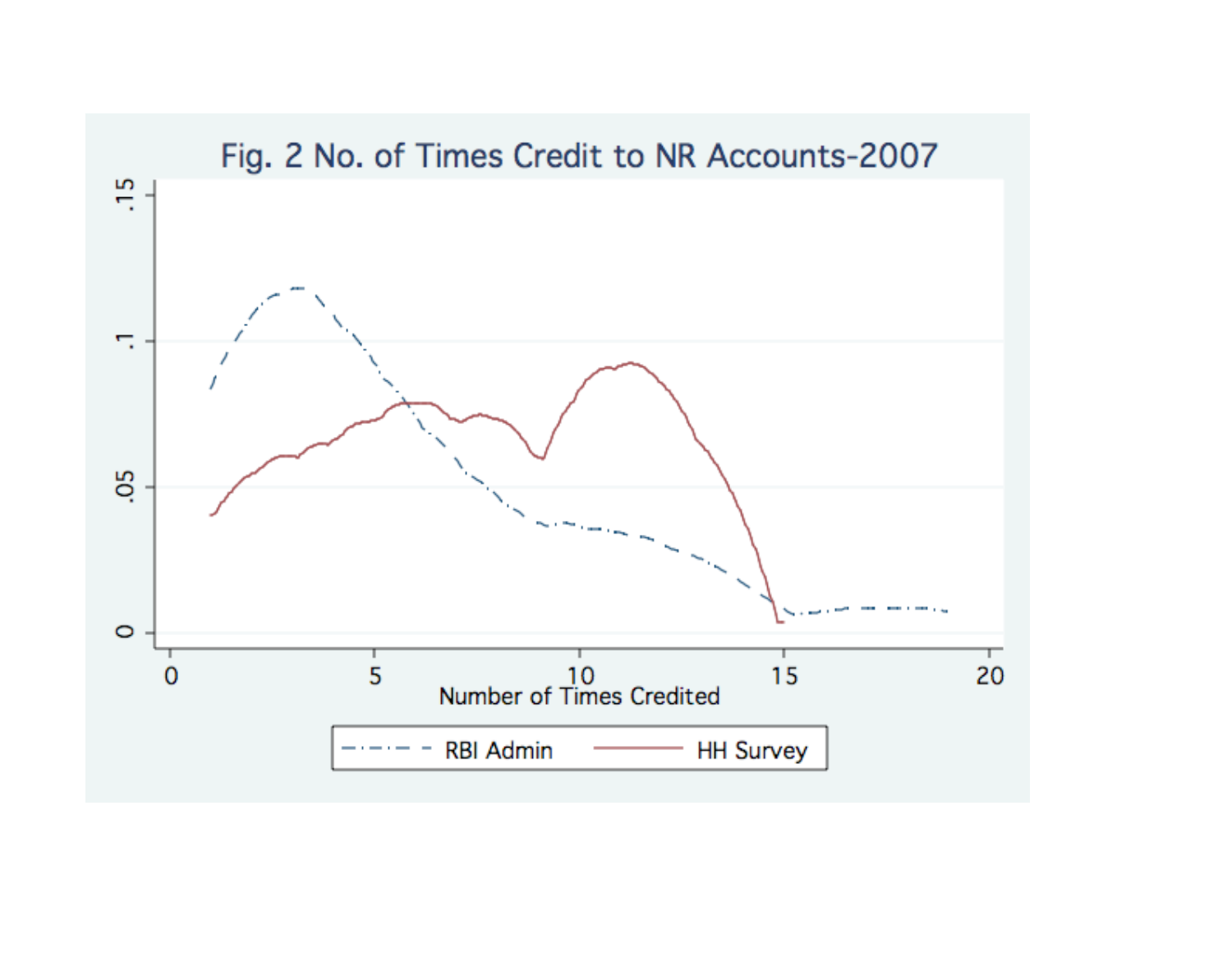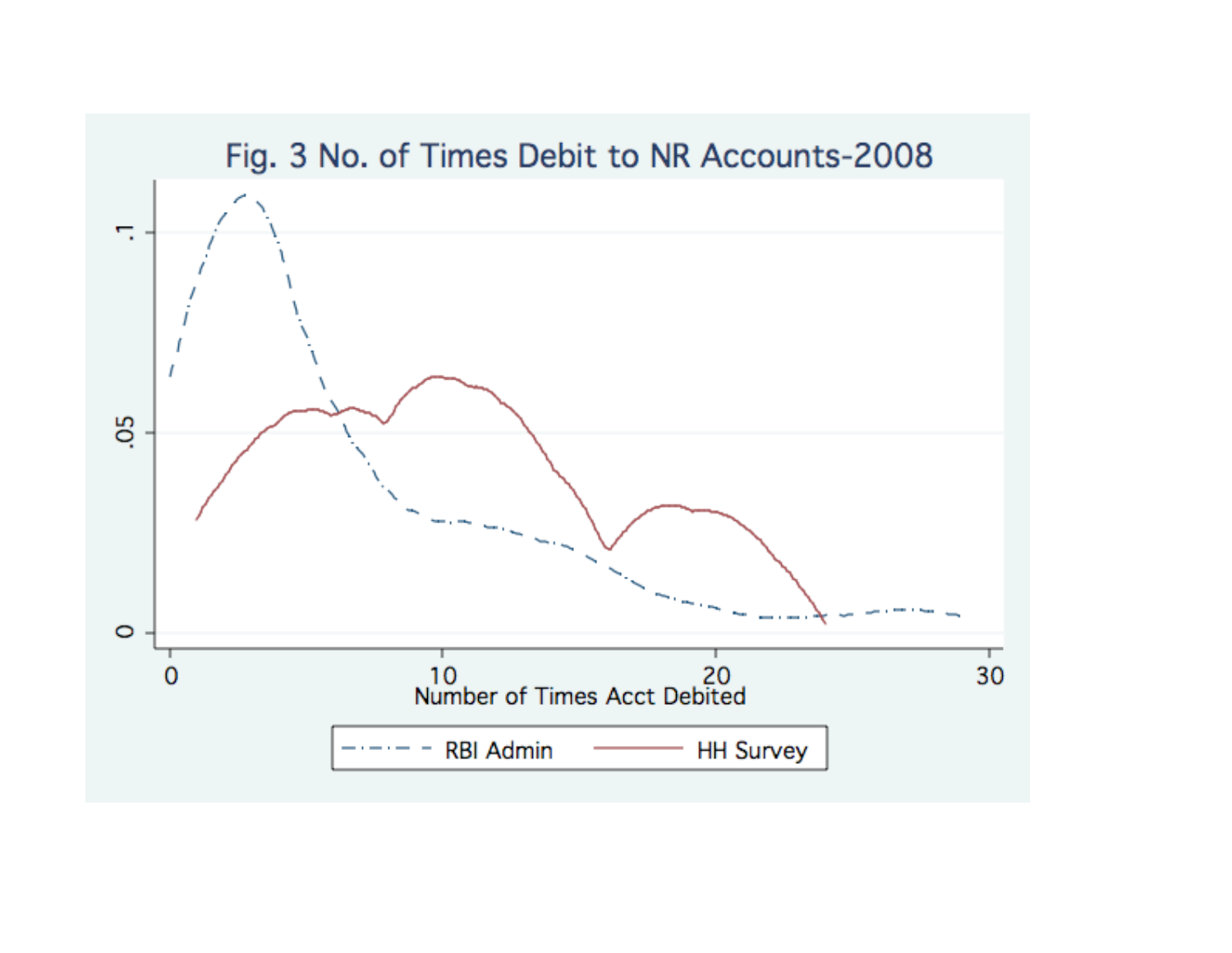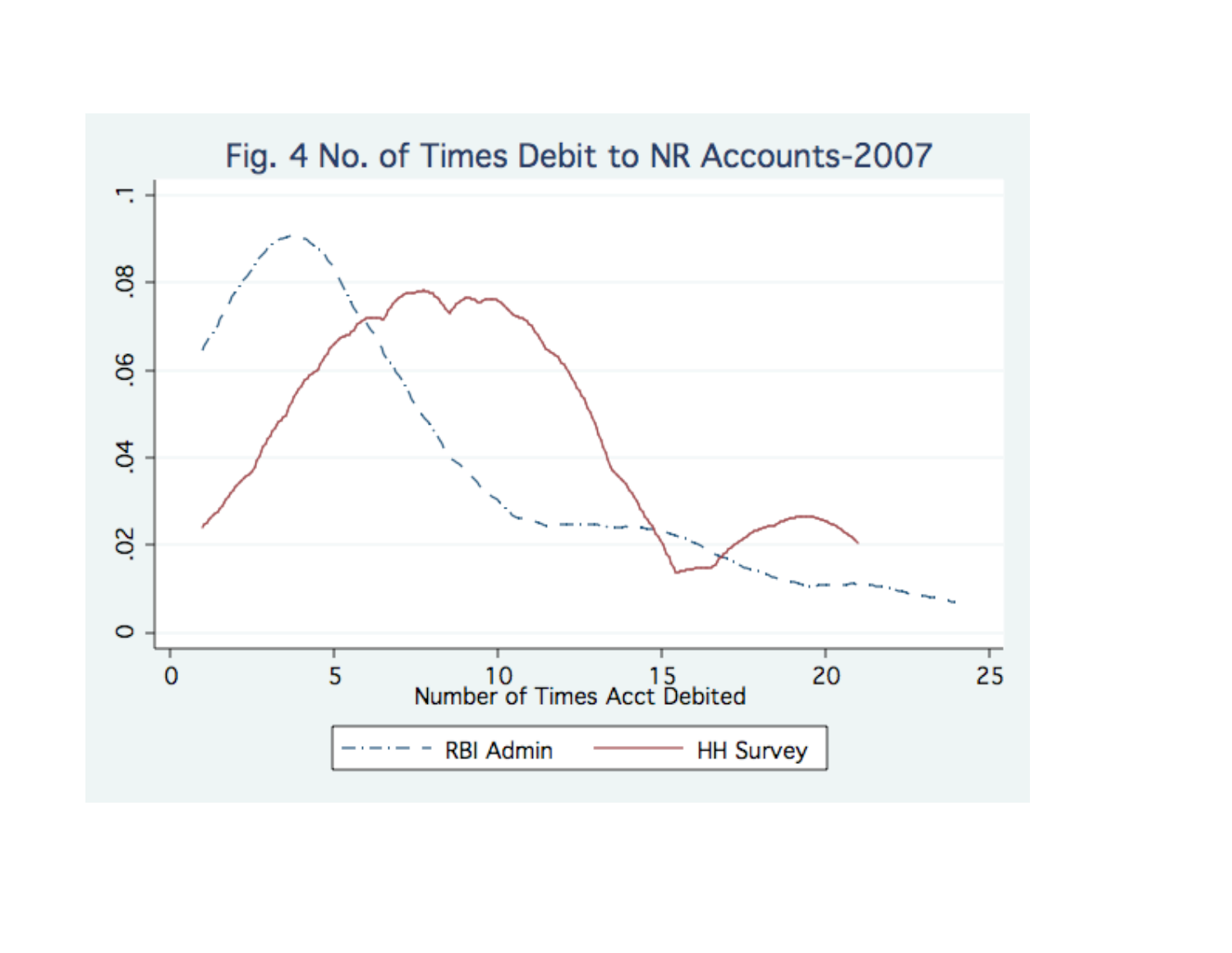## Fig. 5 Amt of Credit to NR Accounts-2008

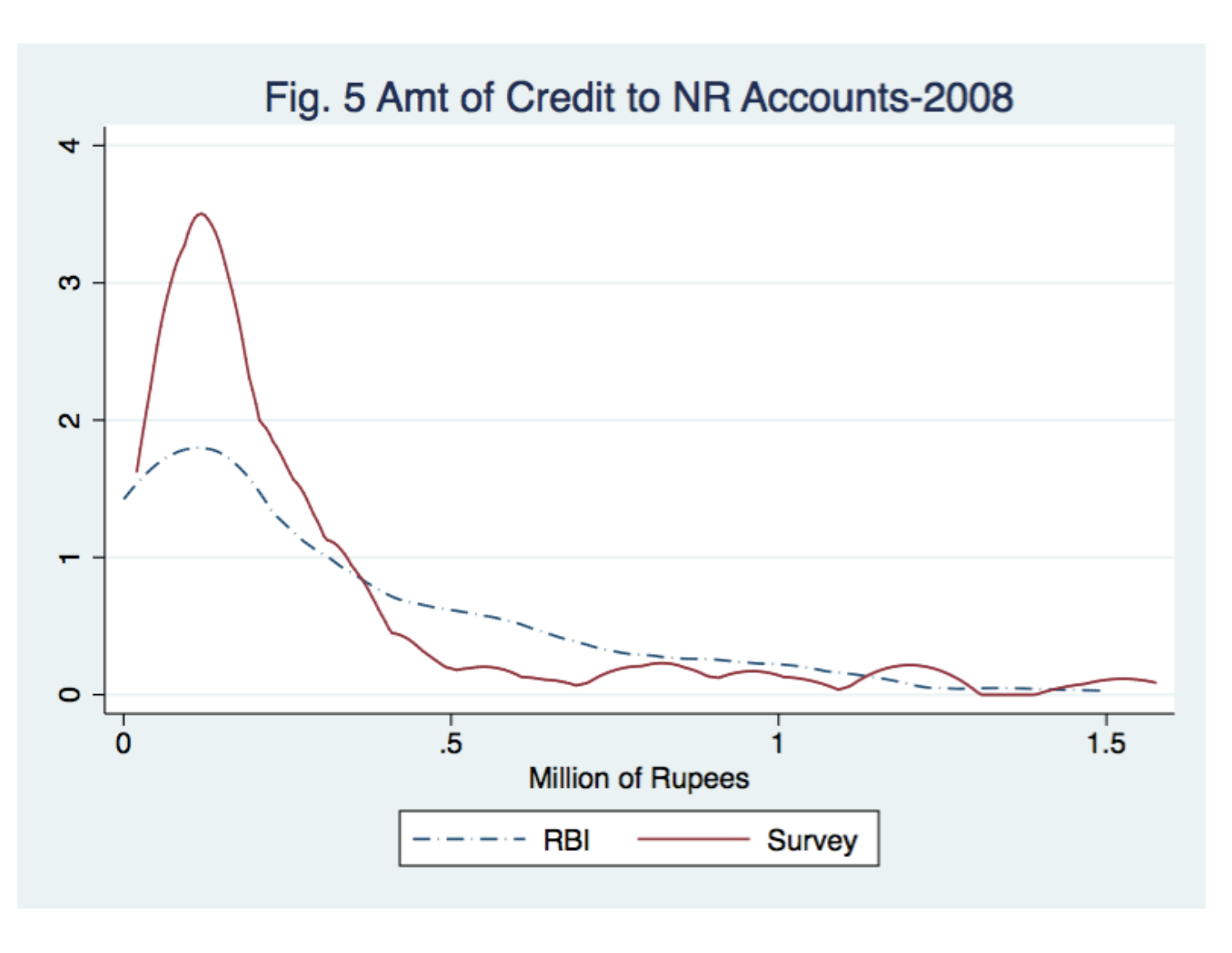## Fig. 6 Diff in Reported and Admin Credit Amt-2008